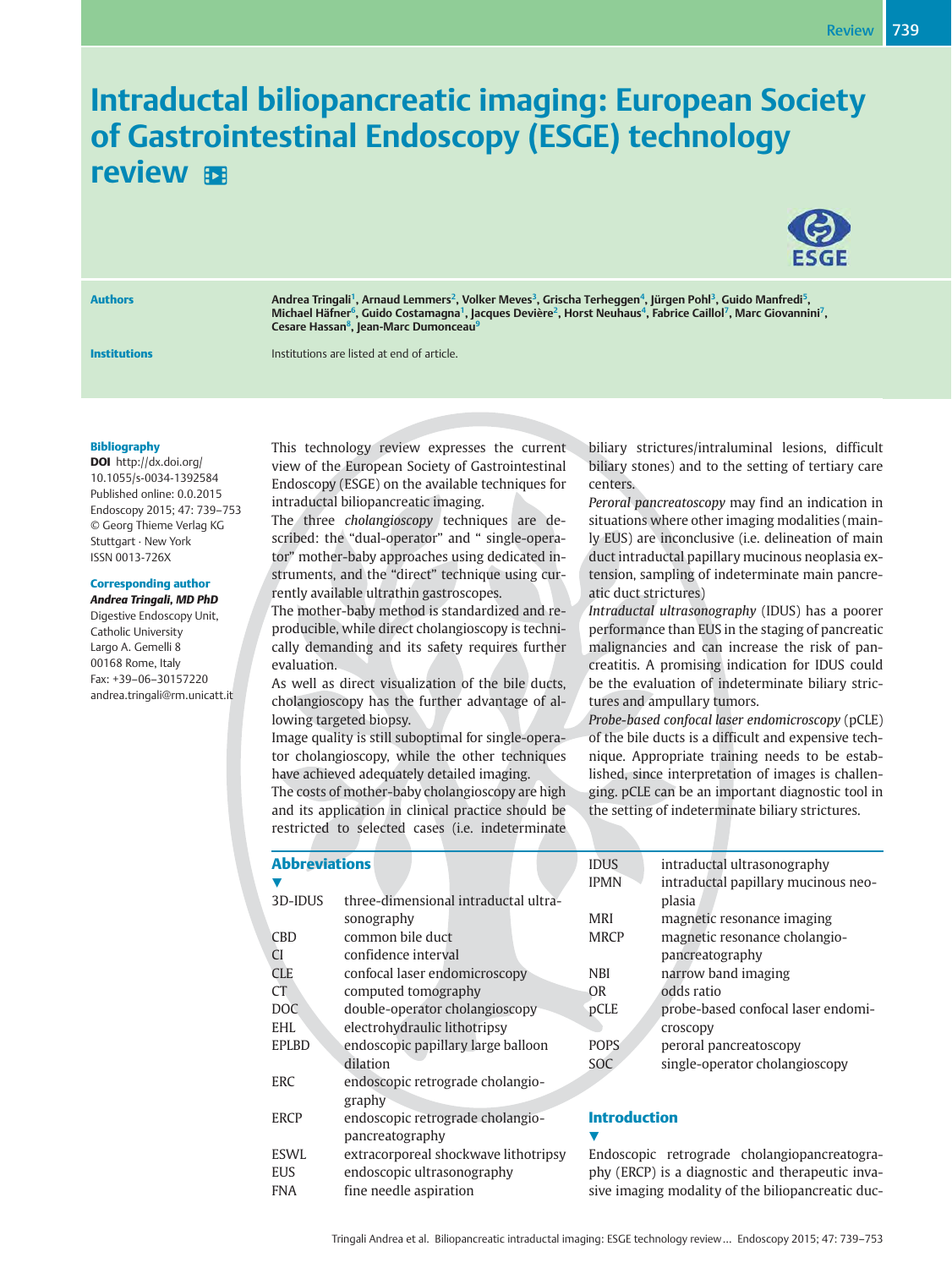tal system. It provides an "indirect" radiological visualization of the biliopancreatic system. The first direct peroral visualization of the biliopancreatic system was described in 1975 [1] and it has since become an important diagnostic tool in selected cases, when other available techniques (e. g. endoscopic ultrasonography [EUS], computed tomography [CT] scanning, magnetic resonance imaging [MRI], biopsy sampling) cannot provide a definitive diagnosis. Therapeutic goals were then pursued, mostly the extraction of biliary and pancreatic stones using electrohydraulic or laser lithotripsy. The main drawbacks of cholangiopancreatoscopy include costs, suboptimal imaging quality, and the fragility of the devices. During the last 20 years, the development of high quality video cholangioscopes (**© Table 1**) has partially resolved some of these problems. Intraductal biliopancreatic imaging modalities were expanded, with new and expensive techniques (● " Table 2) aiming at visualizing the thickness of duct walls as well as periductal structures (intraductal ultrasound, confocal laser endomicroscopy [CLE]).

This technology review expresses the current view of the European Society of Gastrointestinal Endoscopy (ESGE) about the presently available techniques for intraductal biliopancreatic imaging.

# **Methods**

 $\blacktriangledown$ 

The aim of this technology review is to clarify technical aspects for those who actually perform endoscopic procedures [2]. The methodology was adapted from that used for ESGE clinical guidelines; notable differences include the absence of key questions and recommendations. In September 2013, the project was endorsed by the ESGE Governing Board. Different topics were each assigned to a subgroup of experts after a general discussion during a meeting held in October 2013 (Berlin, Germany).

The final search of the relevant literature was performed in November 2014 using Medline (via Pubmed), the Cochrane Library, Embase, and the internet. In March 2015, a draft prepared by A. T. was sent to all group members. After agreement on a final version, the manuscript was reviewed by two members of the ESGE Governing Board and sent to all ESGE individual members for comments. It was then submitted to the journal Endoscopy for publication. This technological review was issued in 2015 and will be considered for update in 2019.

# Dual-operator "mother-baby" peroral cholangioscopy **V**

# Introduction

Dual-operator cholangioscopy (DOC) is commonly referred to as "mother-baby cholangioscopy"; it uses a very slim endoscope passed through the working channel of a duodenoscope. Two endoscopists are needed to control the instruments.

#### Equipment and technique

A biliary sphincterotomy is usually performed to facilitate passage of the cholangioscope (95 % of 144 patients in a retrospective series) [3]. Then, the cholangioscope ("baby" scope) is passed through the accessory channel of the duodenoscope ("mother"

| Table 1 Characteristics of available "mother-baby" cholangiopancreatoscopes. |             |                   |                               |                           |                           |                                                                       |                     |                                                              |                      |                                   |                                |
|------------------------------------------------------------------------------|-------------|-------------------|-------------------------------|---------------------------|---------------------------|-----------------------------------------------------------------------|---------------------|--------------------------------------------------------------|----------------------|-----------------------------------|--------------------------------|
| <b>Endoscope</b>                                                             | <b>Type</b> | Opera-<br>tors, n | <b>Tip</b><br>diameter,<br>mm | Working<br>channel,<br>mm | Image<br>enhance-<br>ment | Lumens, n                                                             | Tip de-<br>flection | <b>Deflection</b><br>angula-<br>tion                         | <b>Field</b><br>view | <b>Focal dis-</b><br>tance,<br>mm | <b>Working</b><br>length,<br>m |
| CHF-BP30<br>(Olympus)                                                        | Fiber       | $\overline{2}$    | 3.1                           | 1.2                       | <b>No</b>                 | $\mathbf{1}$                                                          | 2-way               | $290^\circ$ :<br>up 160°<br>down 130°                        | $90^{\circ}$         | $1 - 50$                          | 1.87                           |
| FCP-9P<br>(Pentax)                                                           | Fiber       | $\overline{2}$    | $\mathbf{3}$                  | 1.15                      | <b>No</b>                 | $\mathbf{1}$                                                          | 2-way               | $180^\circ$ :<br>up 90°<br>down 90°                          | $90^{\circ}$         | $1 - 50$                          | 1.9                            |
| CHF-B160 <sup>1</sup><br>(Olympus)                                           | Video       | $\overline{2}$    | $\overline{4}$                | 1.2                       | <b>No</b>                 | $\mathbf{1}$                                                          | 2-way               | $140^\circ$ :<br>up 70°<br>down 70°                          | $90^{\circ}$         | $3 - 20$                          | $\overline{2}$                 |
| CHF-B2601<br>(Olympus)                                                       | Video       | $\overline{2}$    | 3.4                           | 1.2                       | Yes (NBI)                 | $\mathbf{1}$                                                          | 2-way               | $140^\circ$ :<br>up 70°<br>down 70°                          | $90^{\circ}$         | $3 - 20$                          | $\overline{2}$                 |
| CHF-B260 <sup>1</sup><br>(Olympus)                                           | Video       | $\overline{2}$    | 2.6                           | 0.5                       | Yes (NBI)                 | $\mathbf{1}$                                                          | 2-way               | $140^{\circ}$ :<br>up 70°<br>down 70°                        | $90^{\circ}$         | $3 - 20$                          | $\overline{2}$                 |
| Spyglass<br>(Boston<br>Scientific)                                           | Video       | $\overline{1}$    | 3.4                           | 1.2                       | <b>No</b>                 | $\overline{3}$<br>(1 working<br>channel,<br>2 irrigation<br>channels) | 4-way               | $240^\circ$ :<br>up 60°<br>down 60°<br>right 60°<br>left 60° | $70^{\circ}$         | $1 - 50$                          | 2.3                            |
| Polyscope<br>(Polydiagnost)                                                  | Video       | $\overline{2}$    | 2.7                           | 1.2                       | <b>No</b>                 | $\mathbf{1}$                                                          | 1-way               | $180^\circ$                                                  | $70^{\circ}$         | $2 - 10$                          | 1.85                           |

NBI, narrow band imaging.

<sup>1</sup> Not commercially available in Europe.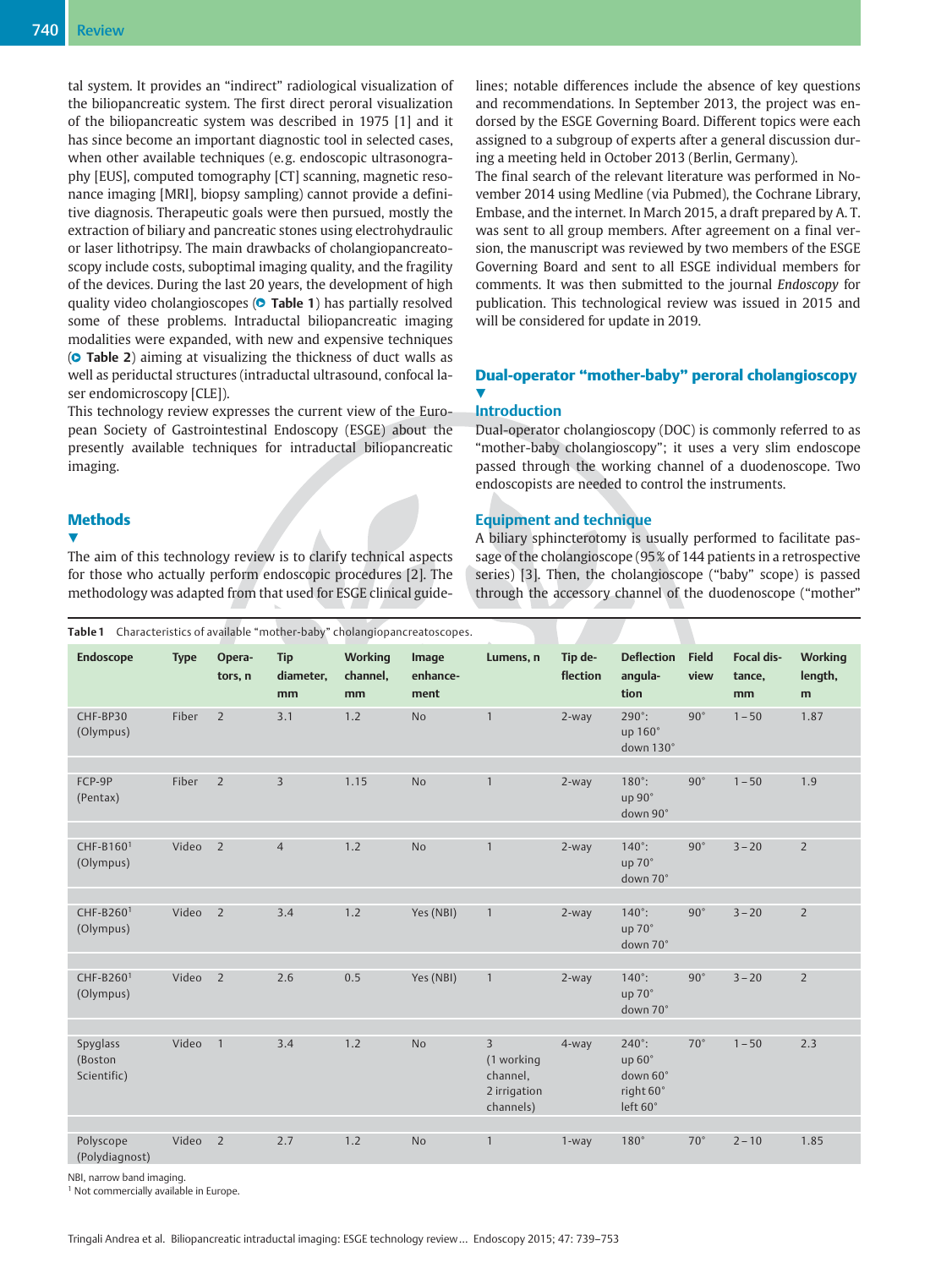| <b>Technique</b>                                            | Imaging console         | Endoscope/catheter/optical fiber/probe |
|-------------------------------------------------------------|-------------------------|----------------------------------------|
| Dual-operator "mother-baby" fiber pancreatocholangioscope   |                         |                                        |
| Olympus, CHF-BP30                                           | Standard light source   | 16 000€                                |
| Pentax, FCP-9P                                              | Standard light source   | 18500€                                 |
|                                                             |                         |                                        |
| Dual-operator "mother-baby" video pancreatocholangioscope   |                         |                                        |
| Polydiagnost, Polyscope                                     | 45 000€                 | Catheter (single use) 1000 €           |
|                                                             |                         | Optical fiber 10000€                   |
|                                                             |                         |                                        |
| Single-operator "mother-baby" video pancreatocholangioscope |                         |                                        |
| Boston Scientific, SpyGlass                                 | 65 000€                 | Catheter (single use) 1400 €           |
|                                                             |                         | Optical fiber (20 uses) 5000 €         |
|                                                             |                         |                                        |
| Direct cholangioscopy (transnasal gastroscopes)             |                         |                                        |
| Olympus, GIF-N180                                           | Standard videoprocessor | 29 000€                                |
| Pentax, EG16-K10                                            | Standard videoprocessor | 27 000€                                |
| Fuji, EG-530NP                                              | Standard videoprocessor | 28500€                                 |
|                                                             |                         |                                        |
| Intraductal ultrasonography                                 |                         |                                        |
| (Olympus)                                                   | 65000€                  | Probe (reusable) 7000 €                |
| Confocal laser endomicroscopy                               |                         |                                        |
| Mauna Kea, Cellvizio                                        | 150000€                 | Probe (10 uses) 8000 €                 |

Table 2 Estimated costs (in euros) of intraductal biliopancreatic imaging devices commercially available (in Europe).

scope), usually over a guidewire for easier biliary cannulation. Once the target area has been reached, the guidewire is removed to enhance visualization and to allow the use of the working channel. Irrigation with sterile saline is commonly used to provide a clear vision of the bile duct, while carbon dioxide has been reported to be an interesting alternative in two small comparative nonrandomized series [4, 5]. Briefly, the two studies found a shorter procedure time with carbon dioxide versus saline and, in one study [4], a better image quality. Bile is removed from the bile duct through the working channel of the choledochoscope using a syringe; no significant increase in venous  $P_{C_2}$  levels was recorded after the procedure [4].

Possible interventions during mother-baby cholangioscopy include forceps biopsy sampling and electrohydraulic/laser lithotripsy under direct vision [6].

#### Diagnostic indications

In patients with bile duct strictures and unclear filling defects, adding cholangioscopic appearance data to biopsy sampling/ brush cytology under fluoroscopic or cholangioscopic guidance may improve the diagnostic yield (**© Table 3**) [3,7-9]. Characteristics of malignancy at DOC include thick, irregular, and tortuous vessels, irregular papillogranular or nodular elevated surface, and a tendency to bleed easily. Characteristics of benign lesions include a fine network of thin vessels and a relatively flat surface, a homogeneous papillogranular surface suggesting hyperplasia, a bumpy surface indicative for inflammation, or a whitish color with convergence of folds suggesting scars.

More recently, optical image manipulation using narrow band imaging (NBI) has been introduced for video cholangioscopes. In small prospective series (< 30 cases) of patients with biliary strictures or filling defects, NBI greatly improved visualization and allowed the detection of lesions not visible with white light. For example, a better definition of the mucosal structure of intraductal papillary neoplasms of the bile duct was described with NBI cholangioscopy [10]. Improved visualization of the vascular pattern with NBI cholangioscopy was also found helpful for diagnosing indeterminate biliary strictures, and the information provided by the macroscopic appearance was judged more sensitive than brush cytology. The prospective multicenter study by Osanai et al., summarized in  $\bullet$  Table 3, used NBI.

Cholangioscopy, with or without NBI, was of little help in the evaluation of external biliary compression where the mucosa appears normal [11].

Further comparisons of NBI cholangioscopy with tissue sampling results are expected for a definition of its role. NBI cholangioscopes are not commercially available in Europe.

#### Therapeutic indications

Guidance for lithotripsy (electrohydraulic lithotripsy [EHL] or laser lithotripsy) is the most common indication for DOC (**O** Fig. 1). After failure of stone extraction during ERCP, cholangioscopyguided EHL and laser lithotripsy were reported to allow duct clearance in 77%-96% of cases in four series that included 292 patients [12–15]. Stone recurrence was reported in 16 %–18 % of the patients after a mean follow-up of 2 to 5 years [13–15]. Median procedure duration (cholangioscopy + EHL/laser lithotripsy) was 2 hours in a Swedish series [14]; repeated treatment sessions have been required in nearly 20 % of cases [12]. Interestingly DOC-guided lithotripsy was successfully used in 50 patients with type II Mirizzi syndrome, obtaining stone clearance in 48 (96 %) [15]. EHL and laser lithotripsy can be used also under fluoroscopic control; DOC-guided lithotripsy has been recommended for intrahepatic stones and stones proximal to a bile duct stricture [16].

#### Complications and limitations

A retrospective study that compared ERCP with versus without cholangiopancreatoscopy (n = 402 vs. n = 3475, respectively) showed increased morbidity if cholangiopancreatoscopy was performed (odds ratio [OR] 2.50, 95 % confidence interval [95 % CI] 1.56–3.89), in particular for cholangitis (OR 4.98, 95 %CI 1.06–19.67) [17]. A proposed mechanism for the increased risk of cholangitis is the use of intermittent intraductal irrigation dur-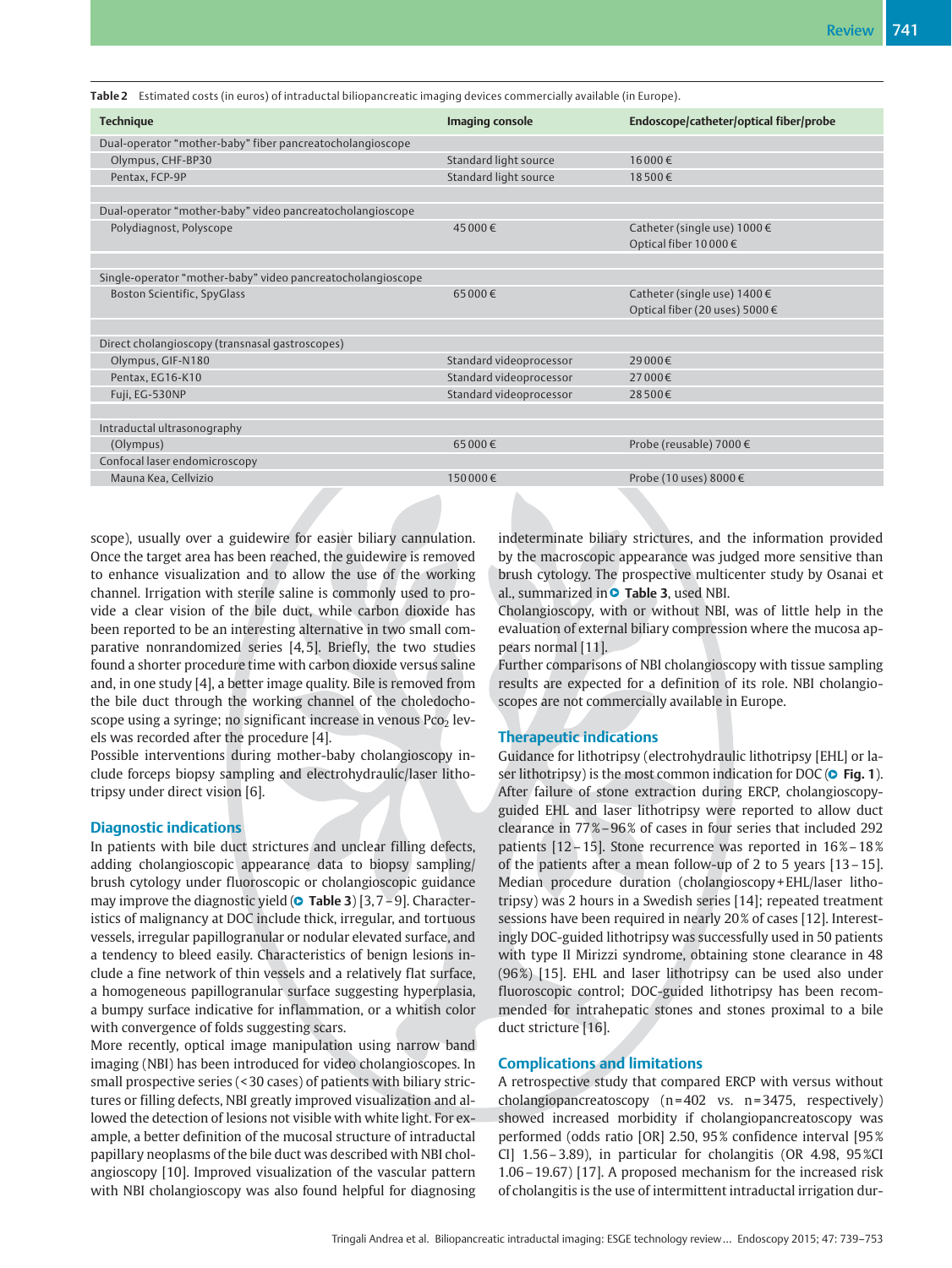Table 3 Results of intrabiliary tissue sampling combined or not with double-operator cholangioscopy (DOC) for the diagnosis of malignancy in selected series.

| First author, year<br><b>Modality</b>     | Patients, n | Sensitivity, % | Specificity, % | Accuracy, % | <b>Study design (data collection)</b> |
|-------------------------------------------|-------------|----------------|----------------|-------------|---------------------------------------|
| Fukuda, 2005 [7]                          | 90          |                |                |             | Prospective                           |
| ERC/tissue sampling <sup>1</sup>          |             | 57             | 100            | 78          |                                       |
| $ERC/t$ issue sampling <sup>1</sup> + DOC |             | 100            | 86             | 93          |                                       |
| Pvalue                                    |             | P < 0.05       |                | P < 0.05    |                                       |
|                                           |             |                |                |             |                                       |
| Itoi, 2010 [3]                            | 120         |                |                |             | Retrospective                         |
| $ERC$ /tissue sampling <sup>2</sup>       |             | 86             | 79             | 85          |                                       |
| ERC/tissue sampling <sup>2</sup> + DOC    |             | 99             | 95             | 98          |                                       |
| P value                                   |             | P < 0.001      |                | P < 0.001   |                                       |
|                                           |             |                |                |             |                                       |
| Nishikawa, 2011 [8]                       | 33          |                |                |             | Prospective                           |
| DOC quided biopsy forceps                 |             | 38             | 100            | 60.6        |                                       |
| DOC visual finding                        |             | 100            | 91             | 97          |                                       |
| Pvalue                                    |             |                |                | P < 0.0018  |                                       |
|                                           |             |                |                |             |                                       |
| Osanai, 2013 [9]                          | 35          |                |                |             | Prospective                           |
| Tissue sampling <sup>2</sup>              |             | 81             | 100            | 85          |                                       |
| DOC + NBI visual finding                  |             | 96             | 80             | 92          |                                       |

ERC, endoscopic retrograde cholangiography; NBI, narrow band imaging.

 $1$  Endobiliary sampling under fluoroscopic guidance using biopsy forceps (n = 24) and brush cytology (n = 66).

<sup>2</sup> Endobiliary biopsy forceps under fluoroscopic guidance and DOC-guided biopsy forceps.

ing cholangioscopy. Complications of cholangioscopy with EHL (cholangitis, hemobilia, biliary leak, bradycardia) have been reported in up to 18% of cases [12]. Therefore, patients should be carefully selected before being subjected to cholangiopancreatoscopy. Antibiotic prophylaxis is important; additionally biliary drainage should be considered in selected cases following cholangioscopy.

The main limitations of DOC remain the need for two operators, and the cost and fragility of the equipment [18]: in a series including 21 patients the cholangioscope malfunctioned on the 22nd procedure [19].

#### **Conclusion**

Dual-operator cholangioscopy is a standardized and reproducible technique that now has good image quality. Because of costs, complexity, and procedure-related morbidity, it should be considered in selected cases only, in particular for some indeterminate biliary strictures/intraluminal lesions, and difficult biliary stones, and only in the setting of tertiary care centers. Standardization of visual diagnostic criteria for benign and malignant lesions, with and without image-enhancement technology, is expected from future studies.

#### Single-operator "mother-baby" peroral cholangioscopy **1**

### Introduction

Single-operator cholangioscopy (SOC) was introduced by Boston Scientific (Natick, Massachusetts, USA) with the SpyGlass direct visualization system. Its most distinctive feature is the capability for a single endoscopist to perform cholangiopancreatoscopy using the "mother-baby" method, by securing the access and delivery catheter to the duodenoscope handle. It includes disposable and reusable parts as well as a dedicated image processor.



Fig. 1 "Mother-baby" dual-operator video cholangioscopy. Laser fragmentation of a common bile duct stone.

# Equipment and technique

The Spyglass system includes a 10-Fr access and delivery catheter with a 1.2-mm-diameter working channel, a 0.9-mm-diameter channel for the reusable optical probe, and two dedicated 0.6-mm-diameter irrigation channels. The access catheter is introduced through a duodenoscope with a minimum working channel diameter of 4.2mm. The tip of the catheter can be deflected by at least 30 degrees in the four directions, which is an improvement over the single-plane deflection tip of most reusable baby endoscopes. The dedicated irrigation channels contribute to obtaining a clear optical field during the procedure. A dedicated disposable 3-Fr biopsy forceps is available. SOC-guided tissue sampling and intraductal lithotripsy are possible through the working channel of the access catheter.

Other components consist of a video monitor and a travel cart housing the light source, a camera, an insulated transformer, and an irrigation pump with a footswitch.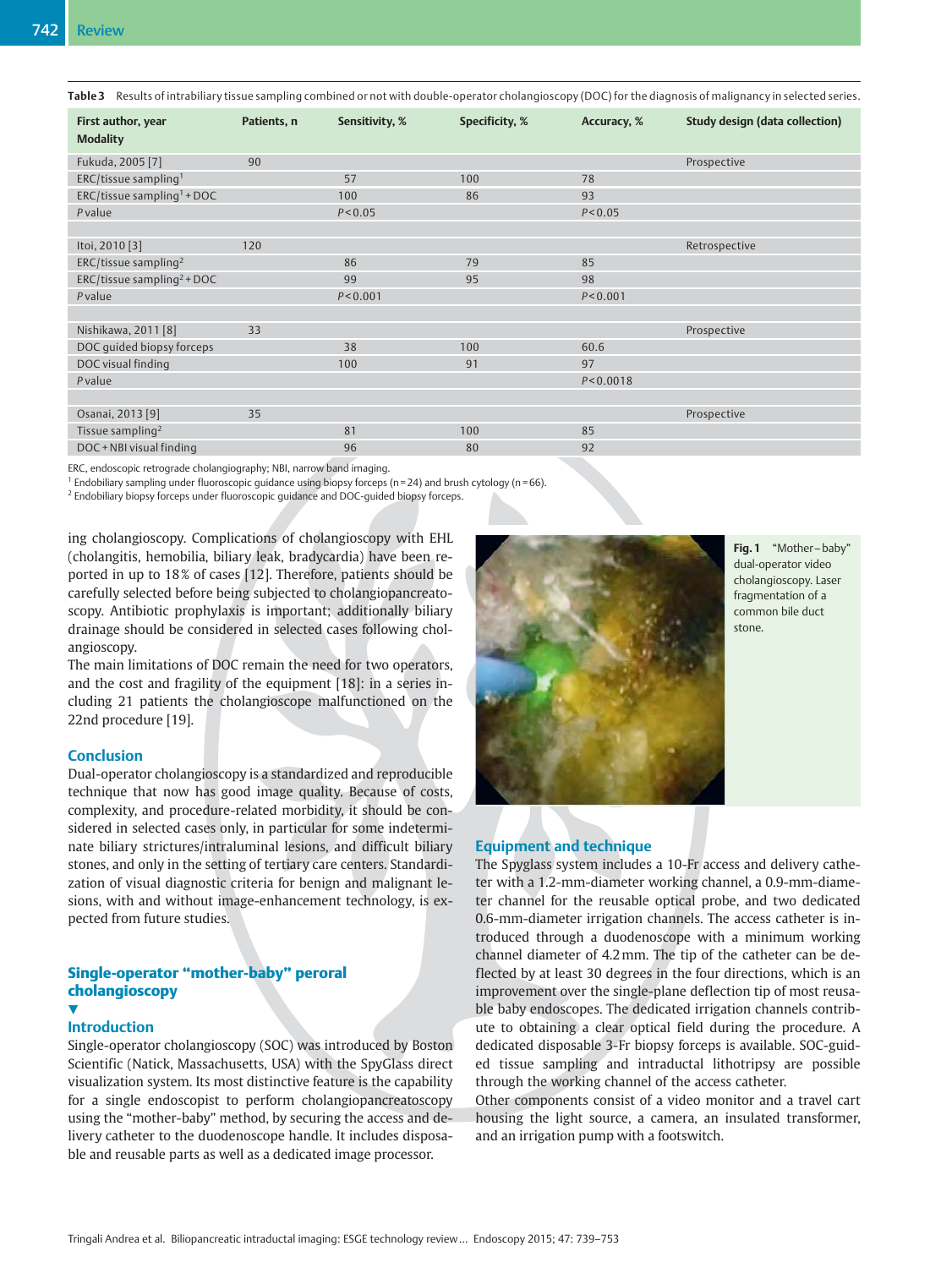#### Diagnostic applications

SOC with the SpyGlass system has a reported success rate of > 90 % [20–23]. The main indication for SOC is the evaluation of biliary strictures (O Fig. 2) and filling defects. The mean sensitivity of biliary sampling, using the dedicated 3-Fr biopsy forceps, for discriminating between malignant and benign biliary lesions was 68% [20–26] (**© Table 4**), slightly higher than those reported for brushing (59%) and biopsy (63%) in the setting of cholangiocarcinoma [27]. The sensitivity of SOC appearance was also assessed in two prospective trials and it was found to be higher  $(84\% - 95\%)$  than that of biopsy sampling  $(49\% - 82\%)$ [20, 26]. However, the value of subjective "impressions," as against hard data such as provided by a biopsy sample, is questionable at a stage of disease work-up that is advanced enough for performance of direct biliopancreatic imaging. Furthermore, interobserver agreement for diagnosis using SOC appearance is only fair [28]. In a prospective multicenter study, the sensitivity of SOC-directed biopsy sampling was far higher for intrinsic (66%) than for extrinsic (8%) malignant lesions [20].

Less common settings in which SOC has been used include the evaluation of cystic lesions in the biliary tract, precise mapping and delineation of cholangiocarcinoma before resection, confirmation of bile duct stone clearance, and evaluation of the biliary tract after bile duct surgery and after liver transplantation [29, 30]. The incremental information obtained through SOC compared with ERCP alone in these situations remains to be determined.

#### Therapeutic applications

The major therapeutic indication for SOC is lithotripsy for difficult biliary stones. SOC-guided lithotripsy has been reported as effective and safe with a success rate of 90%-100% and a decreased need for mechanical lithotripsy [20, 21, 31]. This technique would currently compete with endoscopic papillary large balloon dilation (EPLBD) for bile duct stone extraction. A recent meta-analysis of EPLBD has found an overall stone clearance rate of > 95 % with decreased use of mechanical lithotripsy [32]. Advantages of SOC over EPLBD include the possibility to treat larger biliary stones and to extract pancreatic stones (although this should be limited to highly specialized centers) [33]. A potential advantage of SOC is its ability to better assess bile duct clearance than ERCP; the latter has been reported to fail to identify residual bile duct stones in 8% – 16% of cases, although the clinical significance of residual stones identified at SOC remains to be elucidated [21]. Disadvantages of SOC compared with EPLBD include the cost of the disposable devices and of the specific equipment (SOC plus lithotripsy device); thus, its most profitable use could be limited to extraction of stones that cannot be removed using EPLBD.

Other reported therapeutic uses of SOC include treatment of anastomotic biliary strictures and of biliary casts after liver transplant [34], transpapillary gallbladder drainage in acute cholecys-



Fig. 2 Single-operator cholangioscopy. Fibrotic biliary stricture due to cholecystectomy.

titis [35], removal of foreign body [36], retrieval of migrated pancreatic stents [37], and assistance in guidewire placement.

#### Complications and limitations

As stated in the section on mother-baby cholangioscopy, patients should be carefully selected before being subjected to cholangiopancreatoscopy because of the added morbidity compared with ERCP alone [17].

Diagnostic and therapeutic SOC entailed similar incidences of serious procedure-related adverse events (7.5 % and 6.1 %, respectively) in a prospective multicenter cohort study that involved 297 patients [20]. The most frequent adverse event was early cholangitis (3.1 %).

Limitations of the SpyGlass system include an image quality inferior to that of conventional endoscopes, the lack of virtual chromoendoscopy capability, and the small diameter of the working channel (1.2mm). Constraints of SOC include the cost of the specific processor and of disposable components.

#### **Conclusion**

SOC is a promising technique. Improvement of image quality and careful evaluation of costs are required before any advantage over other cholangioscopy techniques can be addressed.

#### Direct cholangioscopy

#### $\blacktriangledown$ Introduction

Direct cholangioscopy refers to the use of nonspecific endoscopes, usually ultraslim endoscopes designed for pediatric or transnasal esophagogastroduodenoscopy, to directly enter the common bile duct (CBD); it was first described in 1977.

| First author, year     | Patients, n | Sensitivity, % (n/n) | <b>Study design (data collection)</b> |
|------------------------|-------------|----------------------|---------------------------------------|
| Chen, 2007 [20]        | 20          | 71(5/7)              | Prospective                           |
| Chen, 2011 [21]        | 95          | 49 (22/45)           | Prospective                           |
| Ramchandani, 2011 [26] | 22          | 82(18/22)            | Prospective                           |
| Draganov, 2012 [22]    | 26          | 76(13/17)            | Prospective                           |
| Hartmann, 2012 [23]    | 106         | 57(16/28)            | Retrospective                         |
| Kalaitzakis, 2012 [24] | 124         | 66 (35/53)           | Retrospective                         |
| Manta, 2013 [25]       | 42          | 88 (37/42)           | Prospective                           |
| Total                  | 435         | 68 (146/214)         |                                       |

Table 4 Sensitivity of single-operator cholangioscopy-directed biliary biopsy sampling for the diagnosis of malignancy in selected series.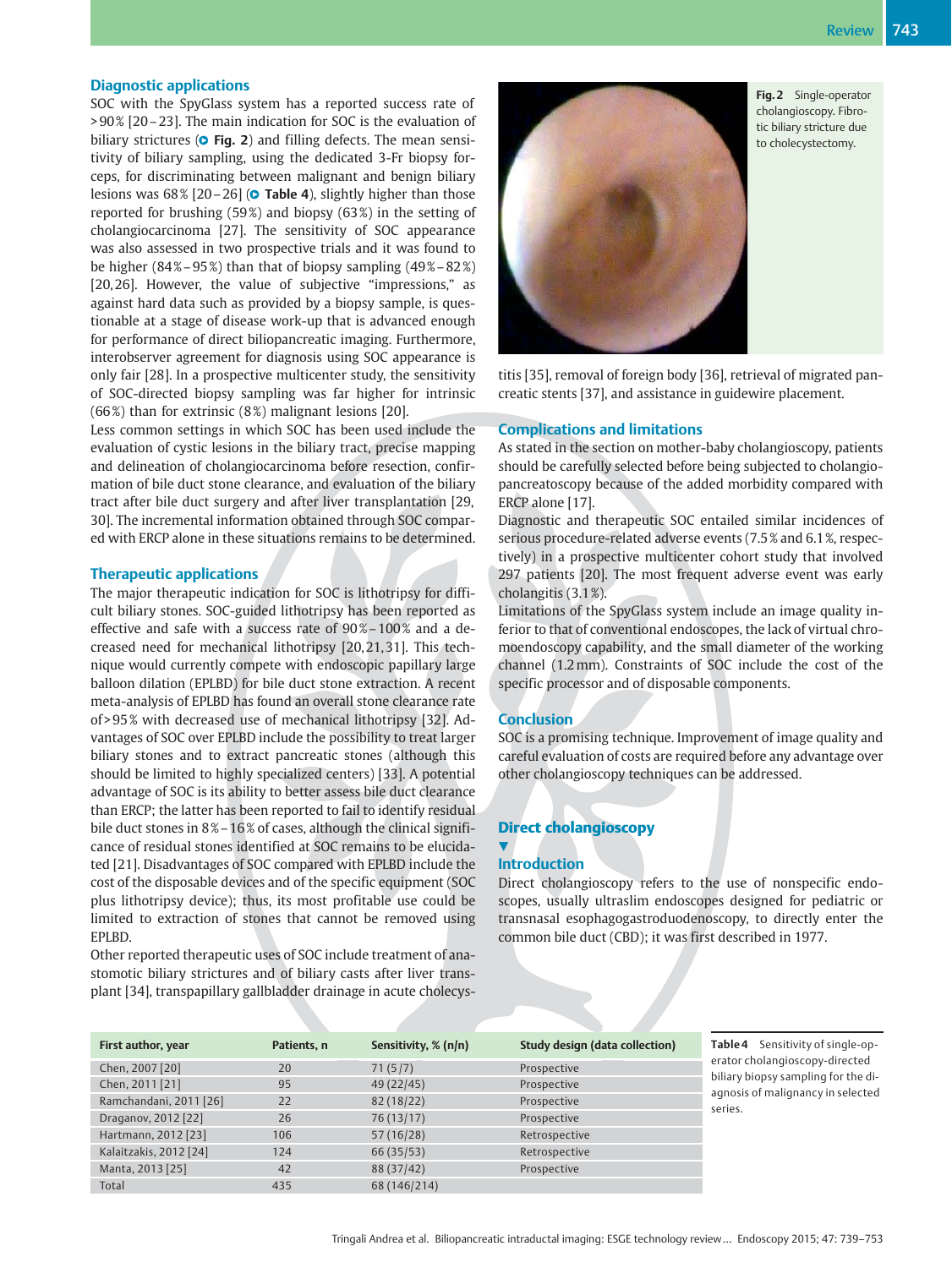

Fig. 3 Direct cholangioscopy. a Normal common bile duct with the cystic duct orifice. **b** Biliary stricture due to a desmoplastic cholangiocellular carcinoma with neovascularization.

#### Equipment and technique

Direct cholangioscopy requires previous ERCP with a large endoscopic sphincterotomy and/or sphincteroplasty. Different direct cholangioscopy techniques have been reported:

- $\blacktriangleright$  The tandem technique consists of introducing a guidewire into the CBD, withdrawing the duodenoscope and then backloading the wire into an ultraslim endoscope that is advanced over the wire into the CBD under fluoroscopic guidance. Wire dislocation is frequent with this technique [38].
- $\blacktriangleright$  Freehand intubation has been used in the majority of recent studies. The endoscope is manipulated to assume a "J" configuration in front of the sphincterotomy, and a guidewire or a 5-Fr balloon catheter is inserted in a intrahepatic bile duct or upstream from a stricture. The endoscope is then advanced over the guide into the bile ducts [39]. For interventional procedures, the balloon catheter must be withdrawn from the working channel of the endoscope, which may make the endoscope position unstable. Additionally, firm anchoring of the intraductal balloon can in some cases be difficult, especially in patients without intraductal stenoses or with extreme CBD dilation. A dedicated anchoring balloon was withdrawn by the manufacturer shortly after it became available, because of reports of fatal air embolism during the procedure [40].
- ▶ Overtube balloon-assisted direct cholangioscopy has also been reported [41]. However, the currently available overtubes are very large relative to ultraslim endoscopes, making it difficult to manipulate both the overtube and the endoscope. Therefore, further development of a more appropriate accessory is required to improve the interventional performance of direct cholangioscopy.

#### Technical success rates

An anchoring balloon (15mm diameter, 5-Fr channel; MTW Endoskopie, Wesel, Germany) is recommended if the freehand intubation technique is used: in a comparative nonrandomized study, success rates with an anchoring balloon vs guidewire alone were 95.2% vs. 45.5%, respectively [38]. Similar success rates (88% and 81%) were reported with the balloon anchoring technique in smaller series of patients [42, 43, 44]. The overtube balloon-assisted direct cholangioscopy technique was reported to be successful in 10 of 12 patients (83 %) [41].

Success rates were similar for direct cholangioscopy and motherbaby techniques in a randomized controlled trial [45].

# Diagnostic applications

High resolution imaging (**O Fig. 3**) and virtual chromoendoscopy may help to discriminate neoplastic from non-neoplastic strictures on the basis of irregular vascular patterns and surface features [45]. So far however, visual criteria for malignancy, and corresponding diagnostic yields, have not been fully established. The large diameter of the working channel permits passage of a large biopsy forceps, which may increase the diagnostic yield.

#### Therapeutic applications

The 2.0-mm working channel of ultraslim upper gastrointestinal endoscopes used for direct cholangioscopy permits a wide array of therapeutic interventions, the most common being CBD stone removal. Small biliary stones can be removed under direct visual control using 5-Fr baskets or other accessories [46]; large stones can be treated using laser or EHL lithotripsy [38, 42, 47]. Intraductal neoplasia has been treated using argon plasma coagulation [42, 48, 49]. Direct placement of a 5-Fr stent or of a transnasal drain after selective guidewire insertion has also been reported [50]. If a complex biliary stricture cannot be traversed at ERCP, direct cholangioscopy may enable identification of the stricture site, biopsy sampling, and direct drainage [51].

#### Complications and limitations

The safety of direct cholangioscopy is questionable because of the occurrence of rare but severe adverse events, in particular stroke caused by leakage of air into the portal or hepatic venous system, which may pass through a patent foramen ovale to the left circulation [43, 52–54]. This complication is probably related to the increased intrabiliary pressure due to intraductal air insufflation combined with papillary obstruction by the endoscope. To lower the risk of such serious complications we strongly recommend the following safety measures, although it must be acknowledged that their efficacy has not been tested:

- 1. Keep gas insufflation to an absolute minimum, or even better, use carbon dioxide or saline irrigation rather than air to clear the bile duct.
- 2. Establish a wide papillary opening before the endoscope is inserted into the CBD. To this end, we carry out a large sphincterotomy or supplement the sphincterotomy with balloon dilation up to 10mm.
- 3. If feasible, avoid mucosal trauma on the day of direct cholangioscopy, as the reported cases of air embolization occurred mainly during sphincterotomy.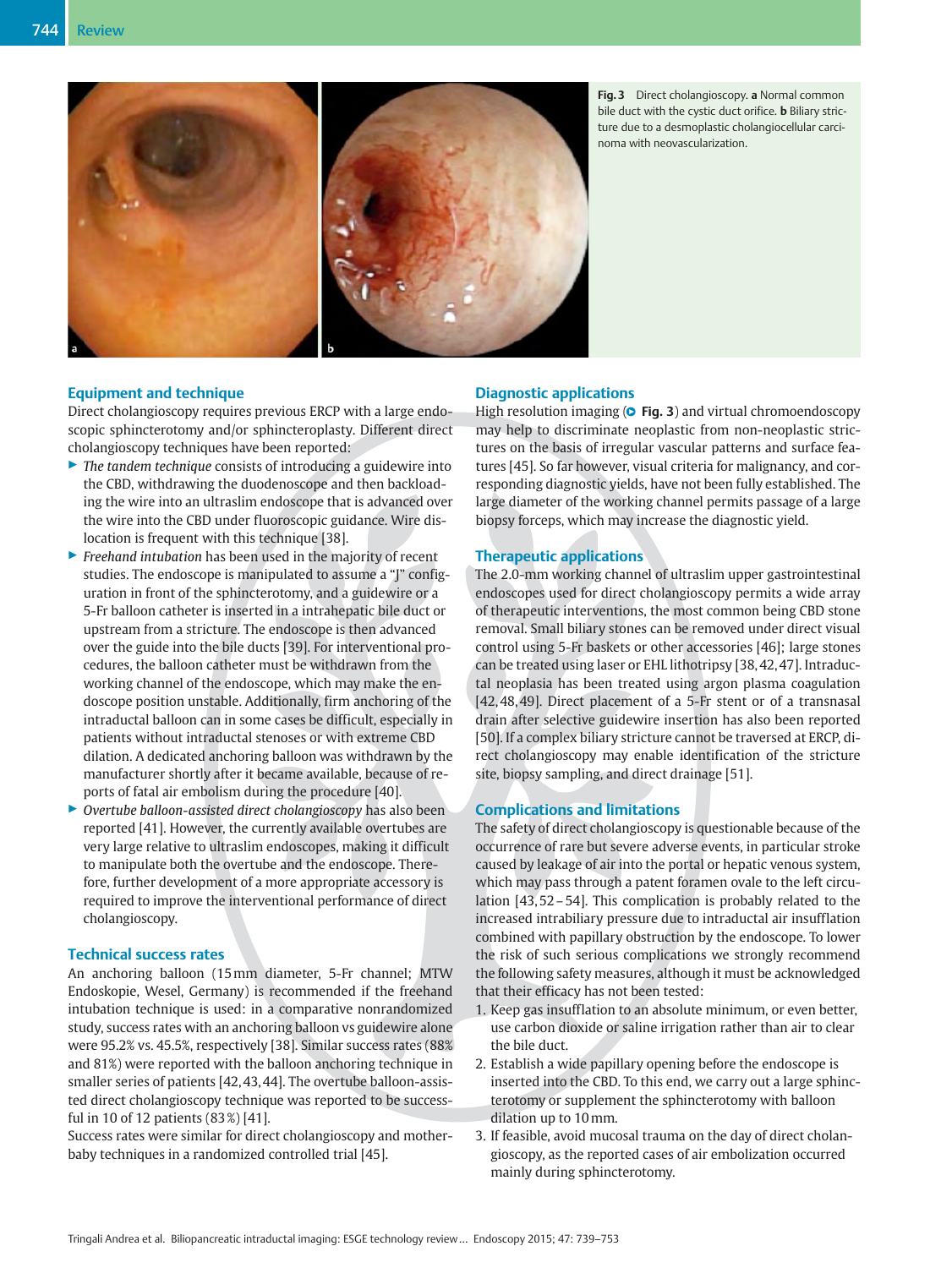|                                     | Dual-operator<br>"mother-baby"<br>cholangioscopy | Single-operator<br>"mother-baby"<br>cholangioscopy | <b>Direct</b><br>cholangioscopy |
|-------------------------------------|--------------------------------------------------|----------------------------------------------------|---------------------------------|
| Number of endoscopists              | $\overline{z}$                                   | $\mathbf{1}$                                       | $\mathbf{1}$                    |
| Directions of steering              | $\mathcal{P}$                                    | $\overline{4}$                                     | $2 - 4$                         |
| Separate irrigation channel         |                                                  | $+$                                                |                                 |
| Diameter of the working channel, mm | 1.2                                              | 1.2                                                | $\overline{2}$                  |
| Quality of the image                | $+$                                              | -                                                  | $^{+}$                          |
| Virtual chromoendoscopy             | $-$   +                                          | -                                                  | $^{+}$                          |
| Need for separate processor         | $^{+}$                                           | $+$                                                |                                 |
| High procedure costs                | $^{+}$                                           | $+$                                                |                                 |
| Availability                        | $\overline{\phantom{0}}$                         | -                                                  | $+$                             |
| Ease of biliary access              | $^{+}$                                           | $+$                                                | -                               |
| Stability                           | $+$                                              | $+$                                                |                                 |
| Passage of strictures               | $\ddot{}$                                        | $+$                                                |                                 |
| Deep intrahepatic access            | $\ddot{}$                                        | $+$                                                |                                 |
| Wide range of accessories           |                                                  |                                                    | $+$                             |
| Air embolism                        |                                                  |                                                    | $^{+}$                          |

Table 5 Comparison of the three different cholangioscopy techniques currently available.

Anchoring balloons may also involve a specific risk as, in an animal study, overinflation of the anchoring balloon resulted in biliary perforation [55]. The device was later voluntarily withdrawn from the market by the manufacturer, but these reported adverse events should prompt investigators to be very cautious in ensuring that anchoring balloons are not overinflated.

In the largest series published so far [42], the incidence of postprocedural cholangitis was 10 % although patients were treated with periprocedural prophylactic antibiotics.

In most cases direct cholangioscopy is limited to the examination of the CBD only, as the endoscope cannot be entered into small diameter bile ducts [45]. On the other hand, direct cholangioscopy is less costly than mother-baby technologies as no purchase of a dedicated cholangioscopy system is required, the system is more robust, and the endoscope may be used for esophagogastroduodenoscopy. Advantages and limitations of direct cholangioscopy compared with mother-baby technologies are listed in **O** Table 5.

#### **Conclusion**

Direct cholangioscopy is a technically demanding technique limited to the examination of the CBD, and its safety needs further investigation. Prospective comparisons of direct cholangioscopy versus mother-baby technologies are expected to identify the optimal application of each technique.

# **Pancreatoscopy**

#### v.

# Introduction

Since the introduction of fiberoptic cholangiopancreatoscopy, technological refinements have permitted the development of new ultrathin devices that do not require pancreatic sphincterotomy for their introduction, as well as of larger devices with a working channel that allows the passage of biopsy forceps and that have four-way tip deflection that improves maneuverability within the duct. Electronic pancreatoscopes with improved optical resolution (**O** Fig. 4) or NBI modality allow the detection and characterization of the vascular pattern of tumors and of mucosal appearances.





#### Equipment and technique

The technical characteristics of different fiberoptic endoscopes used for peroral pancreatoscopy (POPS) and cholangioscopy are listed in  $\circ$  Table 1. The 2.6 – to 4-mm-diameter pancreatoscopes can be passed through the 4.2-mm working channel of a therapeutic duodenoscope. The 1.2-mm working channel of the pancreatoscope permits use of a 0.035-inch guidewire, a 3-Fr biopsy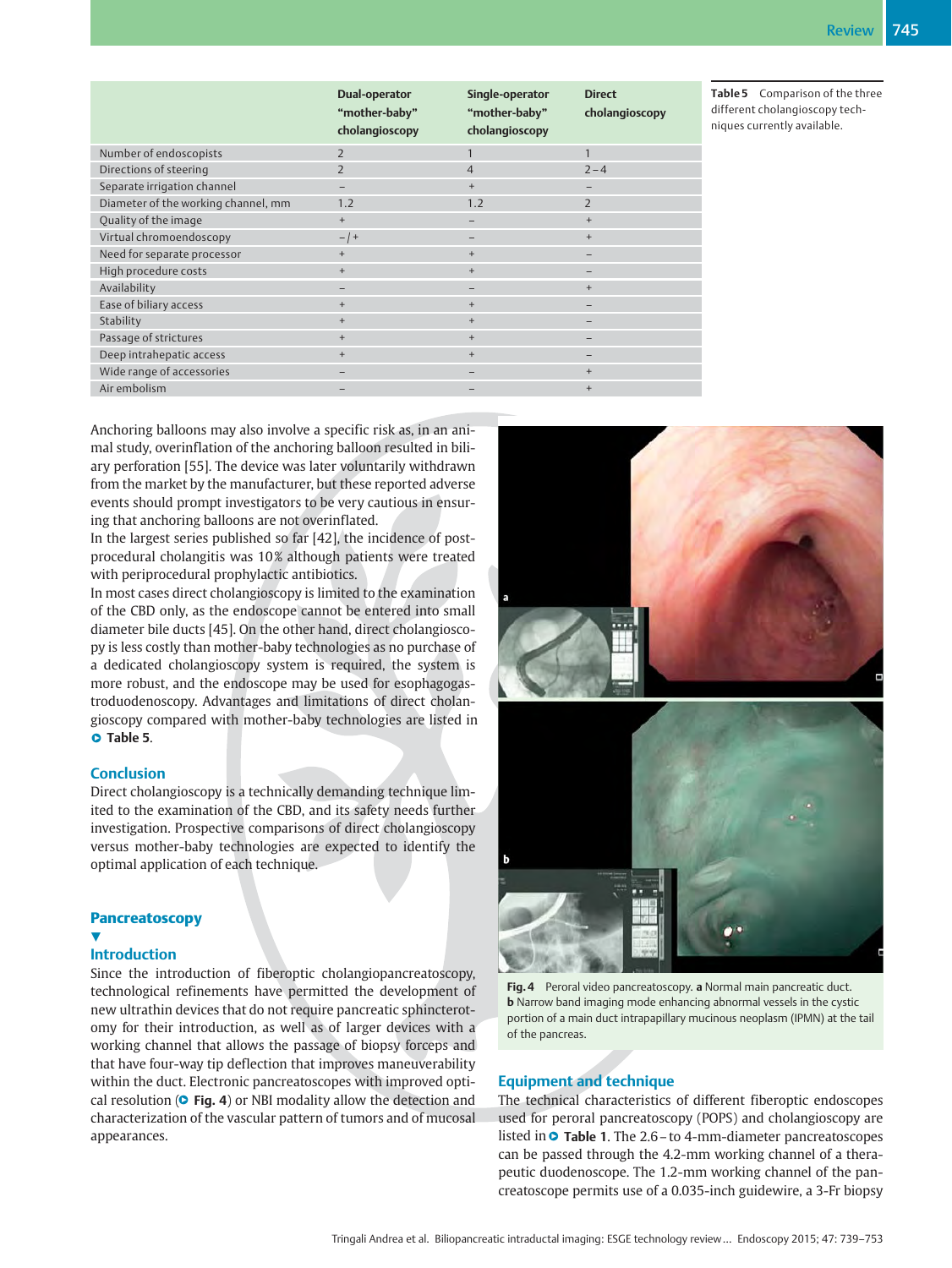forceps, EHL, or laser lithotripsy. Video adapters convert the fiberoptic image to a video format. Video pancreatoscopes with a large external diameter (5.2mm) cannot be passed through duodenoscopes but thinner models (2.6mm) are under investigation [56, 57].

The introduction of the endoscope through the papilla is similar to that described for mother-baby cholangioscopy, most commonly through the major papilla although it may also be possible through the minor papilla [58]. In the absence of a patulous orifice typical of intraductal papillary mucinous neoplasia (IPMN), a pancreatic sphincterotomy might be necessary, depending on the device diameter [59]. After introduction of the pancreatoscope into the main pancreatic duct, a guidewire might be necessary to reach the caudal portion of the main pancreatic duct. The main pancreatic duct is often examined under irrigation with saline to clear the view and under fluoroscopy to locate lesions [59]. In some reports, secretin (100 IU, intravenous) was used to stimulate the exocrine function and thus clear the view [60].

The Spyglass system, initially used for cholangioscopy, can provide better maneuverability within the main pancreatic duct than other endoscopes used for POPS.

Recently, direct POPS has been described, that uses ultraslim 4.9-mm gastroscopes, employing two techniques:

- ▶ A 5-Fr anchoring balloon catheter is inflated in the main pancreatic duct in patients with suspected IPMN [61].
- ▶ An overtube is used to prevent stomach loop formation during insertion of the ultraslim gastroscope over a guidewire left in the main pancreatic duct [62]. In a variation of the technique, the overtube was punctured at 65 cm from its end to allow passage of the ultraslim gastroscope [63].

#### Diagnostic applications

#### Intraductal papillary mucinous neoplasia (IPMN)

IPMNs are mucin-producing tumors that involve the pancreatic duct mucosa and may present various degrees of malignant potential. They can be classified into three types: main duct, branch duct, and mixed-type IPMNs. The distinction between these different types is usually made at MRI; it helps to define adequate patient management [64].

POPS has been used to detect features associated with high risk of malignancy (protruding lesions, some vascular patterns); to define the extent of main pancreatic duct lesions prior to surgery, in order to select the parts of the pancreas to be resected; or to collect samples. The literature shows that:

- ▶ POPS has been reported in patients with IPMN in 6 series with a total of 185 patients [65–70]; the success rate was > 90 % for the SpyGlass system [65, 69].
- ▶ Pancreatic sphincterotomy was not required in most recent series using mother-baby pancreatoscopy [66, 67, 70], while it was required in 38 %–93 % of SpyGlass cases [65, 69].
- Mild to moderate pancreatitis following POPS was reported in  $0-17\%$  of cases [65, 67, 68, 70]; one death due to pancreatitis and respiratory failure has been reported [65].
- ▶ Various endoscopic features associated with malignancy at pancreatoscopy have been described. In the largest series published to date, protruding lesions were classified into five groups according to their appearance at POPS, and this allowed discrimination of malignant from benign IPMNs with an accuracy of 88 % for main duct IPMNs and 67 % for branch duct IPMNs [66]. Recently developed video pancreatoscopes with NBI allow better identification of malignant IPMN features, such as small protrusions and vessels [67]. The role of NBI-

assisted pancreatoscopy needs to be evaluated in large series (**O** Video 1).

▶ Pancreatoscopy can be useful to assess main duct IPMN extent preoperatively: a few cases of POPS-aided identification of the excision margins have been reported [67, 69], and a technique for a "POPS guided tattoo" may be developed in the near future. Intraoperative pancreatoscopy has been reported in a few cases; it seemed effective in identifying the resection margins [71] and in discovering skip lesions along the main pancreatic duct [72].

A prospective study of 44 patients with IPMN found that POPS affected clinical decision-making in 76% of cases, improving diagnosis accuracy compared to multidetector CT scan [65]. In the case of surgery for IPMN, the utility of preoperative POPS/IDUS versus peroperative frozen sections has not been compared.

#### Indeterminate strictures of the main pancreatic duct

Distinct duct patterns have been associated with main pancreatic duct strictures of various etiologies: coarse mucosa with friability and tumor vessels in the case of cancer; smooth stenosis without significant mucosal changes in the case of benign stricture. However, in a study that included 115 pancreatoscopy attempts, the area of interest in the main pancreatic duct could be visualized in only 56% of pancreatic cancers that were  $>2$  cm [59]. This poor visualization rate resulted from difficulties in obtaining a frontal view of lesions > 2 cm, that typically cause a long, asymmetrical, main pancreatic duct stenosis. In the same study, visualization rates for pancreatic cancers > 2 cm, benign strictures, and IPMN were 75 %, 80 %, and 95 %, respectively. Although the accuracy of POPS has not been reported in this indication, POPS might help to characterize indeterminate main pancreatic duct strictures in a few highly selected cases with inconclusive findings from EUS-guided fine needle aspiration (FNA), as suggested by different non-controlled series [59, 60, 73].





Pancreatoscopy with a mother-baby scope enabled preoperative diagnosis of ductal lesions in a patient with main duct IPMN. The pancreatoscope is advanced in the pancreatic duct after pancreatic sphincterotomy over the guidewire. The pancreatic duct appears normal in the head and body. The pancreatic duct appears abnormal near the cystic portion of the caudal duct: the same part of the duct is analyzed with narrow band imaging mode, enhancing abnormal vessels. Online content including video sequences viewable at: http://dx.doi.org/10.1055/s-0034-1392584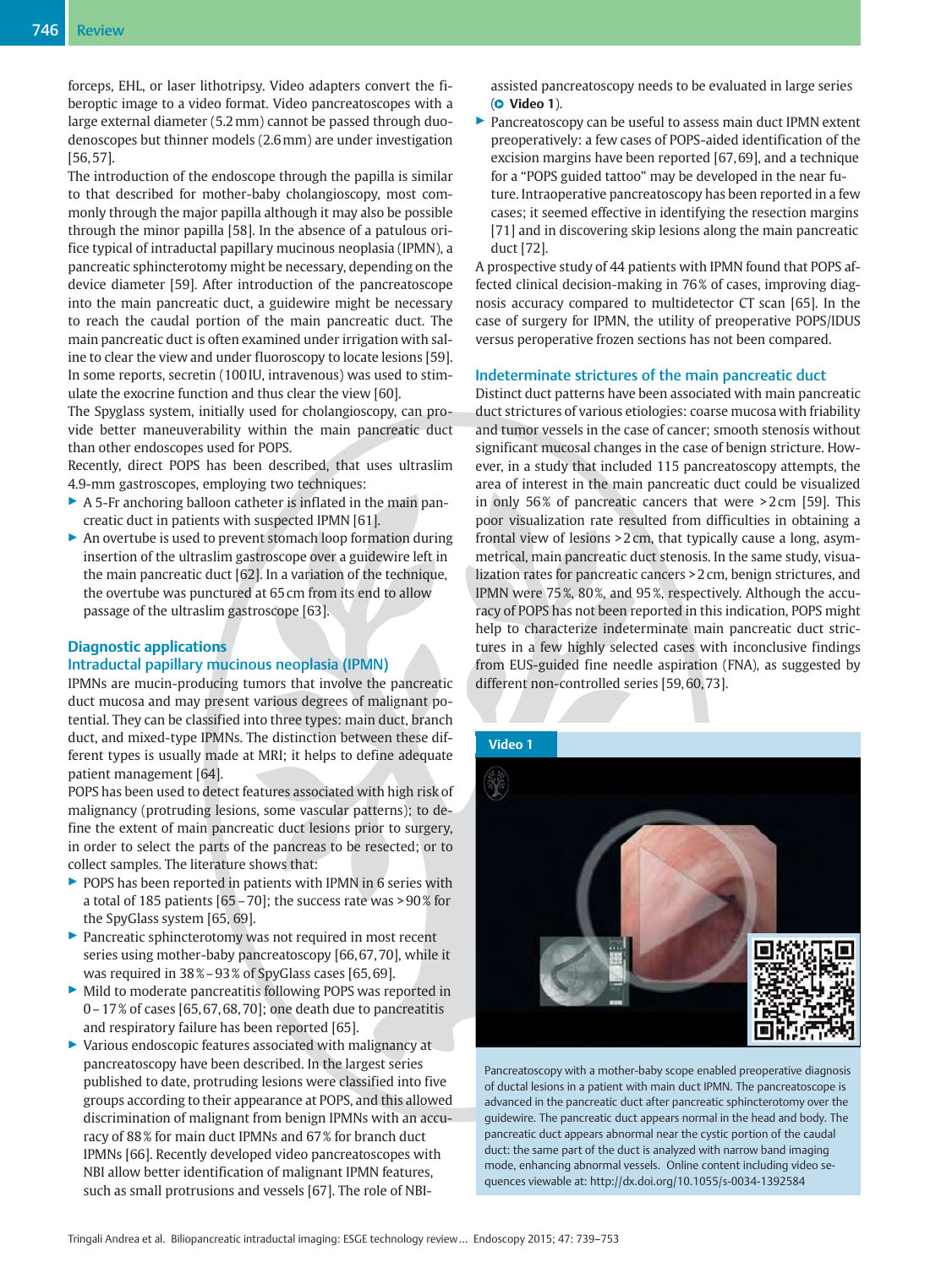#### **Sampling**

Tissue sampling during POPS is technically difficult because of the limited maneuverability of the biopsy forceps in the pancreatic ducts. Recently, a few series with new pancreatoscopes and ultrathin forceps have reported the performance of pancreatic ductal biopsies under direct visualization by POPS, but data are too limited to assess the accuracy of sampling for histopathological examination [58, 65].

Cytopathological examination of pancreatic juice collected during POPS, although rarely performed in Western countries, may be more useful, in particular in patients with IPMN. In a study that included 102 patients with surgically resected IPMN [74], pancreatic juice adequate for cytological diagnosis could be collected in 99 % of patients. Sensitivity for the diagnosis of malignant IPMN was significantly higher if the pancreatic juice had been collected through POPS while observing the lesion, or from a position close to the lesion, compared with collection using a catheter (68 % vs. 38 %, respectively). Sensitivity was much lower for the diagnosis of non-IPMN pancreatic cancer (25 %). Collection of pancreatic juice for cytopathological examination should be considered if POPS is performed in a patient with IPMN, in particular if EUS-FNA sampling has been non-contributive, for example because of the high viscosity of the mucus.

#### Therapeutic applications

#### Intraductal lithotripsy in patients with chronic pancreatitis

In a study that included 46 patients [75], intraductal lithotripsy was performed if a catheter could be passed upstream from obstructive main pancreatic duct stones at POPS; extracorporeal shockwave lithotripsy (ESWL) was recommended in the remaining cases. The number of stones treated by intraductal lithotripsy ranged from 2 to 4, and their median size was 8 mm; in 12 patients (26 %), the stones were located in the head only. A mean of 2 POPS sessions were required to remove stones. Complete stone clearance from the main pancreatic duct was reported in 70% of patients. As ESWL is a well-established modality for removing main pancreatic duct stones that provides similar results, the role of intraductal lithotripsy will only be better defined when further studies become available.

#### Complications and limitations

After diagnostic and therapeutic POPS in large series, complications were reported in 10%-12% of patients and mostly consisted of mild pancreatitis [59, 75].

Anatomical factors may limit the success of POPS, namely tortuous, narrow, or strictured ducts as well as obstructing stones or, in the case of IPMN, tumor location in the branch ducts [76]. The global visualization rate of the area of interest in large series reached 70%–80%, depending on the indication, as outlined in the section on indeterminate main pancreatic duct strictures. A minimum main pancreatic duct diameter of 5mm is advocated by some authors as a requirement before POPS is attempted.

#### **Conclusion**

POPS has mostly been used in selected patients with main duct IPMN, chronic pancreatitis, or indeterminate main pancreatic duct strictures following EUS-FNA. A promising indication for POPS can be the preoperative delineation of main duct IPMN.

#### Intraductal ultrasonography <u>V</u>

#### **Introduction**

Intraductal ultrasonography (IDUS) was first described in 1992. It consists of real-time ultrasonographic imaging of the biliary or pancreatic duct using a thin caliber ultrasonic probe (**O** Table 6). High frequencies are used with IDUS, conferring high resolution at the cost of limited penetration depth (29mm and 18mm with the 12-MHz and 20-MHz probes, respectively).

| Table 6 Ultrasound miniprobe features. |  |
|----------------------------------------|--|
|----------------------------------------|--|

| Manufac-<br>turer | <b>Probe working</b><br>length, m | Probe diame-<br>ter, mm | Probe frequen-<br>cies. MHz |
|-------------------|-----------------------------------|-------------------------|-----------------------------|
| Olympus           | $2.14 - 2.20$                     | $7 - 7.9$               | 12, 15, 20, 30              |
| Fujinon           | $1.70 - 2.20$                     | 2.6                     | 7.5.12.15.20                |

#### Equipment and technique

IDUS is performed using a thin caliber ultrasonic probe consisting of a sheath catheter, transducer, and cable. The use of wire-guided IDUS probes is strongly advised because they can be inserted without biliary sphincterotomy in virtually all cases (and without dilation in many biliary strictures). The mechanical rotation of the transducer provides a cross-sectional image of the structures around the probe  $(\circ$  Fig. 5). An ultrasound scan is performed at least twice from the hepatic hilum to the papilla of Vater alongside the guidewire or from the tail of the pancreas to the head. Fluoroscopic control is required for precise control of probe location.

Three-dimensional IDUS (3D-IDUS) has emerged as an interesting alternative to two-dimensional IDUS [77]. Probes that allow 3D-IDUS have an immobile outer sheath and an mobile inner radial transducer; they must be connected to a specific driving unit.



Fig. 5 Intraductal ultrasound. The 20-MHz miniprobe shows a diffuse thickening of the common bile duct (arrow) secondary to cholangiocarcinoma (infiltrating type). W, duct of Wirsung.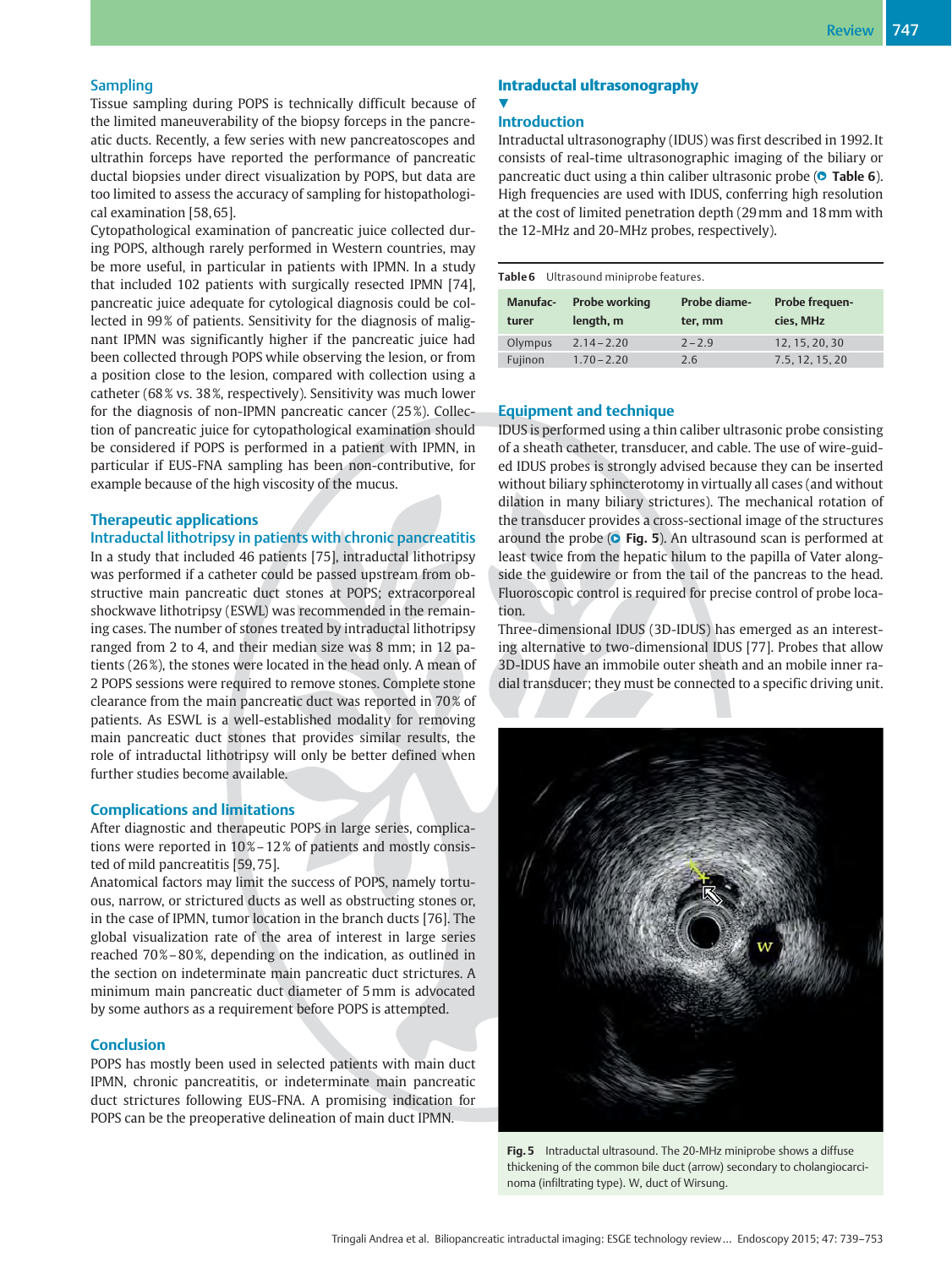After insertion of the probe up to the hilum, the driving unit is activated, and this withdraws the ultrasonic transducer inside the immobile outer sheath at a constant speed. Reconstructions may be provided in real time. Electronic storage of data allows, together with standardization of the procedure, the interpretation of 3D-IDUS images after completion of the ERCP, for example by an experienced echoendoscopist even if he/she did not attend the procedure.

# Indications

# Choledocholithiasis

IDUS presents a high diagnostic yield for bile duct stones. In a prospective comparative study, the sensitivities of magnetic resonance cholangiopancreatography (MRCP), ERCP, and IDUS for identifying choledocholithiasis were 80.0%, 90.0%, and 95.0%, respectively [78]. IDUS can differentiate stones (echogenic foci with acoustic shadowing) from air bubbles (echoic foci with reverberation artefacts) and biliary sludge (echogenic foci without acoustic shadowing).

Studies have attempted to delineate indications where IDUS could be most useful. Stones that are small (< 8mm) and located in a large CBD (> 12mm) are the most likely to be missed at ERCP and detected at IDUS, as shown in a retrospective study [79]. Therefore, the authors suggested that patients at high risk of having CBD stones but with negative ERCP findings should be selected for IDUS (rather than performance of biliary sphincterotomy or withdrawal of an inflated balloon in the CBD if no stone is evidenced).

Evaluation of patients with idiopathic recurrent pancreatitis is another possible indication for IDUS. In a prospective study, this technique allowed identification of a cause of idiopathic recurrent pancreatitis in 42% of 31 patients; the cause was mostly CBD stones not detected at ERCP [80]. A limitation of that study was the absence of EUS prior to IDUS.

Another potential indication for IDUS in biliary stone disease is the verification of stone clearance after supposedly complete stone extraction at ERCP [81–83]. In a nonrandomized comparative study that involved 188 patients [84], 59 patients had IDUS at the end of ERCP with supposedly complete CBD stone extraction; 24 % of them had small residual stones not seen on cholangiography and these stones were extracted. At 3-year follow-up, CBD stone recurrence was detected in 3.4 % of these patients compared with 13.2 % of historical controls who had no IDUS (P< 0.05).

#### Bile duct strictures

IDUS is highly accurate in distinguishing between benign and malignant biliary strictures [85] (**O Table 7**). Even though it does not provide a pathological diagnosis, IDUS is more accurate than ERCP with transpapillary biopsies in distinguishing between benign and malignant strictures: in a retrospective study that compared IDUS versus combined ERCP/biliary sampling in 30 patients, IDUS presented a higher diagnostic accuracy than ERCP (90% vs. 67%), a higher specificity (92% vs. 42%) and a similar sensitivity (89% vs. 83%) [86]. Compared with EUS in a prospective study of 56 patients with indeterminate bile duct strictures, IDUS was more accurate (89 % vs. 75 %,), more sensitive (91 % vs. 75%), and more specific (80% vs. 75%). This difference was related to the proximal location and/or to the small size of some tumors that make EUS assessment difficult [87]. The superiority of IDUS compared with EUS was confirmed by another group of authors in a series of 30 patients [88]. Finally, a large retrospective study that included 234 patients with an indeterminate biliary

| Tumor              |    | Sensitivity, % Specificity, % | Accuracy, % |
|--------------------|----|-------------------------------|-------------|
| Cholangiocarcinoma | 98 | 98                            | 92          |
| Pancreatic cancer  | 94 | 90                            | ٩1          |
| Ampullary cancer   | 81 |                               | 89          |

stricture (136 of them with a final diagnosis of malignancy) confirmed these data: accuracies for the diagnosis of malignancy were IDUS 91 %, transpapillary biopsy 59 %, and EUS 74 % [89].

IDUS features identified as independently associated with a malignant diagnosis, in a prospective study of 62 patients with an indeterminate biliary stricture, were: (i) presence of a sessile tumor (intraductal or outside of the bile duct); (ii) tumor size greater than 10.0 mm; and (iii) interrupted wall structure [90]. If none of these three features were present, the negative predictive value of IDUS for malignancy was close to 90 %. On the other hand, when IDUS showed two or three of these features, a final diagnosis of malignancy was made in 97 % of cases. Therefore, patients with two or three IDUS features predictive of malignancy should be managed as having a malignancy even if preoperative pathological findings are benign.

Finally, as IDUS is limited by the lack of pathological diagnosis, some investigators have performed IDUS-directed biopsy sampling (with the IDUS probe and a biopsy forceps introduced together in the working channel of the duodenoscope). Using this approach, a higher sensitivity for cancer diagnosis was obtained with IDUS-guided biopsy (87%) in comparison with fluoroscopically guided biopsy (67 %) of indeterminate biliary strictures [91]. New techniques are being developed to facilitate IDUS-guided bile duct biopsy.

For T staging of cholangiocarcinoma, the accuracy of IDUS is superior to that of EUS, with the greatest difference noted for tumors located at the hilum [87]. Tamada et al. reported, in pioneer studies using various types of probes (7.5, 15, 20, and 30MHz), a very high accuracy for T staging and for the diagnosis of vascular invasion (T staging, 82 %; portal vein invasion, 100 %; right hepatic artery invasion, 100%) [92]. These results were confirmed by other authors who reported accuracies close to 90 % for the assessment of pancreas and portal vein invasion (the portal vein and the right hepatic artery are the most frequently invaded vessels, while the left and common hepatic arteries are less frequently invaded) [93]. Compared with angiography, IDUS yielded slightly better results for the assessment of hepatic artery and portal vein invasion (nonsignificant differences) [92]. Resectability is better predicted by IDUS than by EUS [87].

For N staging, IDUS presents a lower accuracy than EUS, even if this is not complemented with FNA (43 % vs. 63 %, respectively; P< 0.05). Because of the limited penetration depth of IDUS, this technique is currently considered to be unreliable for complete lymph node assessment [87, 94]. EUS coupled with FNA of lymph nodes is more useful for this purpose [95].

The longitudinal extent of cholangiocarcinomas is a critical factor for the planning of surgical resection. IDUS coupled with biopsy sampling is likely the best technique currently available to assess this parameter. In a prospective study of 19 patients with a cholangiocarcinoma, investigated by IDUS immediately after biliary cannulation, longitudinal spread was correctly assessed by IDUS in 84% of the cases versus 47% with ERC ( $P < 0.05$ ) [96]. Other studies have reported slightly less favorable results, in particular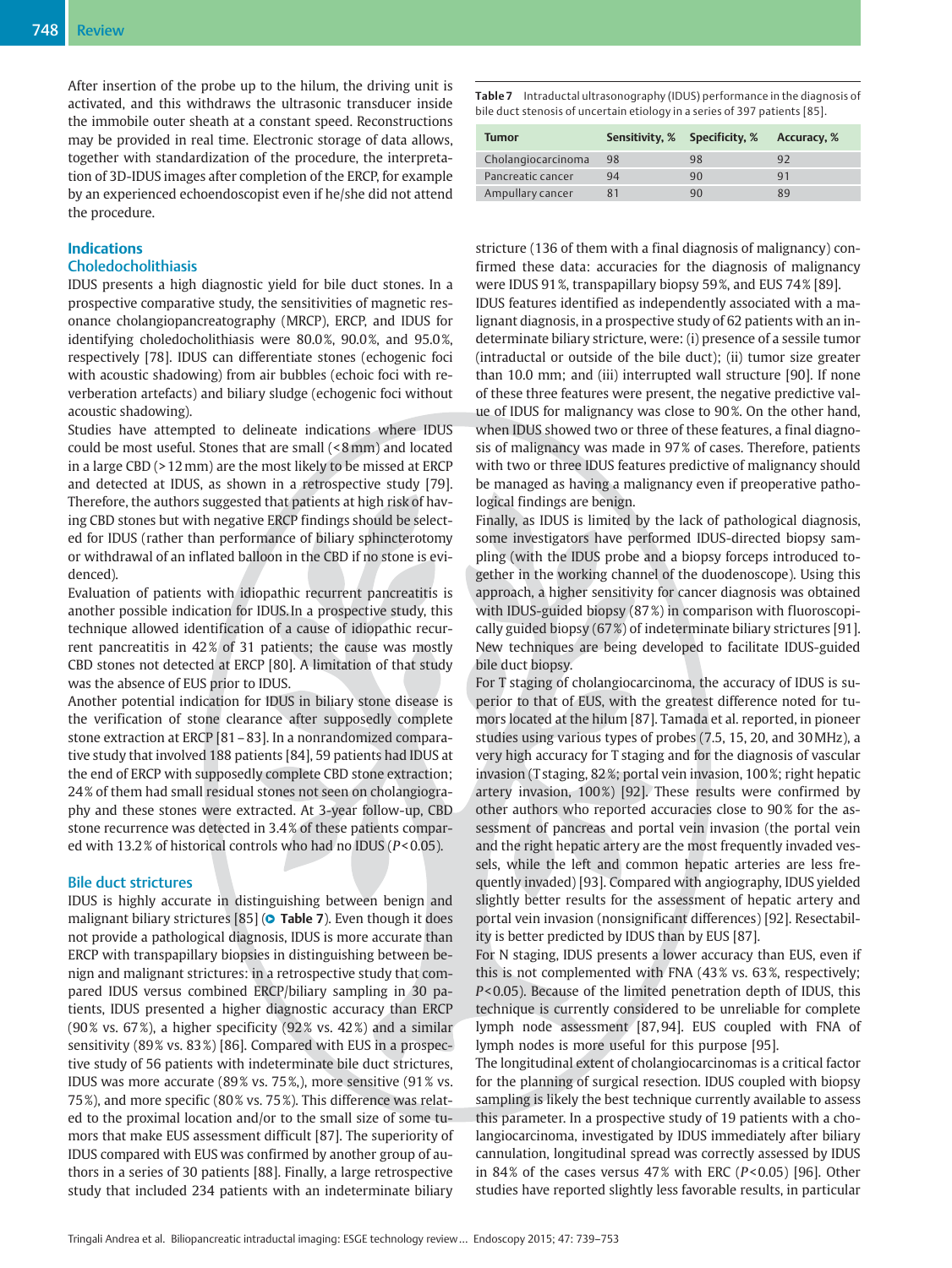with 3D-IDUS [97]. To overcome the shortcomings of IDUS, some authors have recently proposed the combination of IDUS with transpapillary biopsy sampling. In a prospective study of 44 patients with a cholangiocarcinoma investigated preoperatively, the longitudinal tumor extent was correctly assessed by IDUS on the hepatic and duodenal sides in, respectively, 77 % and 61 % of cases. In the same patients, the corresponding figures with IDUS plus biopsy sampling were 93 % and 82 %, respectively (both P values < 0.05) [98].

#### Pancreatic malignancy

Although pancreatic adenocarcinomas located in the vicinity of biliopancreatic ducts may be visualized by IDUS, this technique is inferior to EUS for the diagnosis and staging of pancreatic cancer because of its low penetration depth.

With respect to IPMN, IDUS has been used to differentiate benign from malignant IPMNs and to guide the extent of surgical resection:

- ▶ Some old series reported that IDUS had the highest accuracy among several imaging techniques (including CT, EUS, and POPS) for distinguishing benign from malignant IPMNs [66, 99]. Nevertheless EUS, not IDUS, is currently recommended in the consensus guidelines for the management of IPMN [64]. Disadvantages of IDUS compared with EUS include the necessity to deeply cannulate the main pancreatic duct, the absence of sampling, and its low penetration depth that impedes discrimination between in situ and invasive carcinoma.
- ▶ A randomized controlled trial allocated 40 patients to standard pancreatic imaging either complemented or not with IDUS to guide the extent of surgical resection [100]. For patients allocated to complementary IDUS, the diagnostic accuracy for tumor extent of IPMN was 85% compared with 50% for controls (P< 0.05). In a retrospective study of 24 patients with branch duct IPMN who were subjected to surgical resection, the extent of lateral spreading along the main pancreatic duct (defined as the detection of papillary protrusions within the main pancreatic duct beyond the area of the branch duct IPMN) was accurately assessed by IDUS in 92 % of patients [101]. Lateral spreading was observed in patients with a main pancreatic duct of diameter≥6mm, who probably represent

the population most likely to benefit from preoperative IDUS. The usefulness of IDUS should be compared with that of intraoperative examination of frozen sections of the surgical margins, using a standardized definition of positive resection margins, before definitive recommendations may be made [102].

#### Cancer/adenoma of the papilla of Vater

In a study that included 72 patients with a suspected ampullary tumor, IDUS had sensitivity, specificity, and accuracy for the diagnosis of ampullary carcinoma of 87.5 %, 92.5 % and 90.2 %, respectively [103]. IDUS accuracy for T staging was in the range 71 %– 86 %. For N staging, accuracy was 75 %. Biopsy sampling had a lower sensitivity for the diagnosis of ampullary carcinoma (68 %), so the authors suggested that IDUS should be combined with biopsy sampling to predict the cases in which endoscopic treatment is potentially feasible. However the possible applications of IDUS in both adenomas and papillary cancers have not been established.

#### Complications and limitations

IDUS has been reported to be an independent risk factor for post-ERCP pancreatitis (hazard ratio 2.41, 95 %CI 1.33–1.49) in a series that included 2364 ERCP procedures [104]; in this series miniprobes were used without wire guidance, which might have contributed to the high rate of pancreatitis. In an older series of 239 patients who underwent IDUS of the pancreas, only one case of acute pancreatitis was reported, an incidence of 0.4 % [105]. The main limitations of IDUS include costs, limited durability of the probe, limited penetration depth, and difficulty in evaluating intrahepatic ducts.

#### **Conclusion**

Indications for IDUS have not yet been established. This technique competes with EUS but it provides lower accuracy for the staging of pancreatic malignancies and no sampling capability. The most promising role for IDUS could be found in the evaluation of indeterminate biliary strictures and of ampullary tumors.

#### Confocal laser endomicroscopy <u>V</u>

#### Introduction

Probe-based confocal laser endomicroscopy (pCLE) provides in vivo real-time, magnification of the mucosal layer, from a single cross-sectional plane perpendicular to the probe. A microscope transmits laser light is transmitted through a miniprobe and a distal lens sequentially scans the biliary epithelium in order to construct an image ( $\circ$  Fig. 6); images are displayed at 9-12 frames per second. The technique is currently available from a single company (Mauna Kea Technologies, Paris, France) [106].

### Equipment and technique

The laser scanning unit may be connected to various probes. In the biliopancreatic ducts, two probes, namely the CholangioFlex and the GastroFlex probes, have been used. Microscopic images are obtained by placing the tip of the probe in contact with the duct wall, under fluoroscopic guidance or direct vision. Intravenous injection of 10% fluorescein sodium (1.0 – 5.0 ml) provides contrast that permits examination within approximately 10 s and for 30–45min. Topical application of cresyl violet has been abandoned in this indication. To obtain high quality images, the probe is maintained in a stable position, as perpendicular as possible to the duct wall, avoiding trauma because bleeding may decrease image quality. The characteristics of the two probes are as follows:

- ▶ The CholangioFlex measures 0.96 mm in diameter; it may be inserted into the biliary or pancreatic ducts through a catheter or through the working channel of a cholangioscope. The probe presents a radiopaque tip; it provides a magnification of × 400 with a depth of imaging from the surface of the confocal lens of 40–70 µm. The lateral resolution is 3.5 µm and the total field of view of an image is  $325 \times 325$  µm.
- $\triangleright$  The GastroFlex presents a higher lateral resolution (1 µm) but it is larger (diameter 2.6mm) and must be inserted into the CBD using the freehand technique, usually alongside a guidewire. Use of the Gastroflex in the bile duct has been reported by only a few authors, because it does not respond to movements of the duodenoscope erector [107].

#### Interpretation criteria

The Miami Classification consists of 18 criteria used as a standardized terminology for describing pCLE findings in the biliary as well as the pancreatic ducts; it has been developed on the basis of consensus by six investigators [108, 109]. Five of these criteria, namely the detection of white bands > 20μm, of dark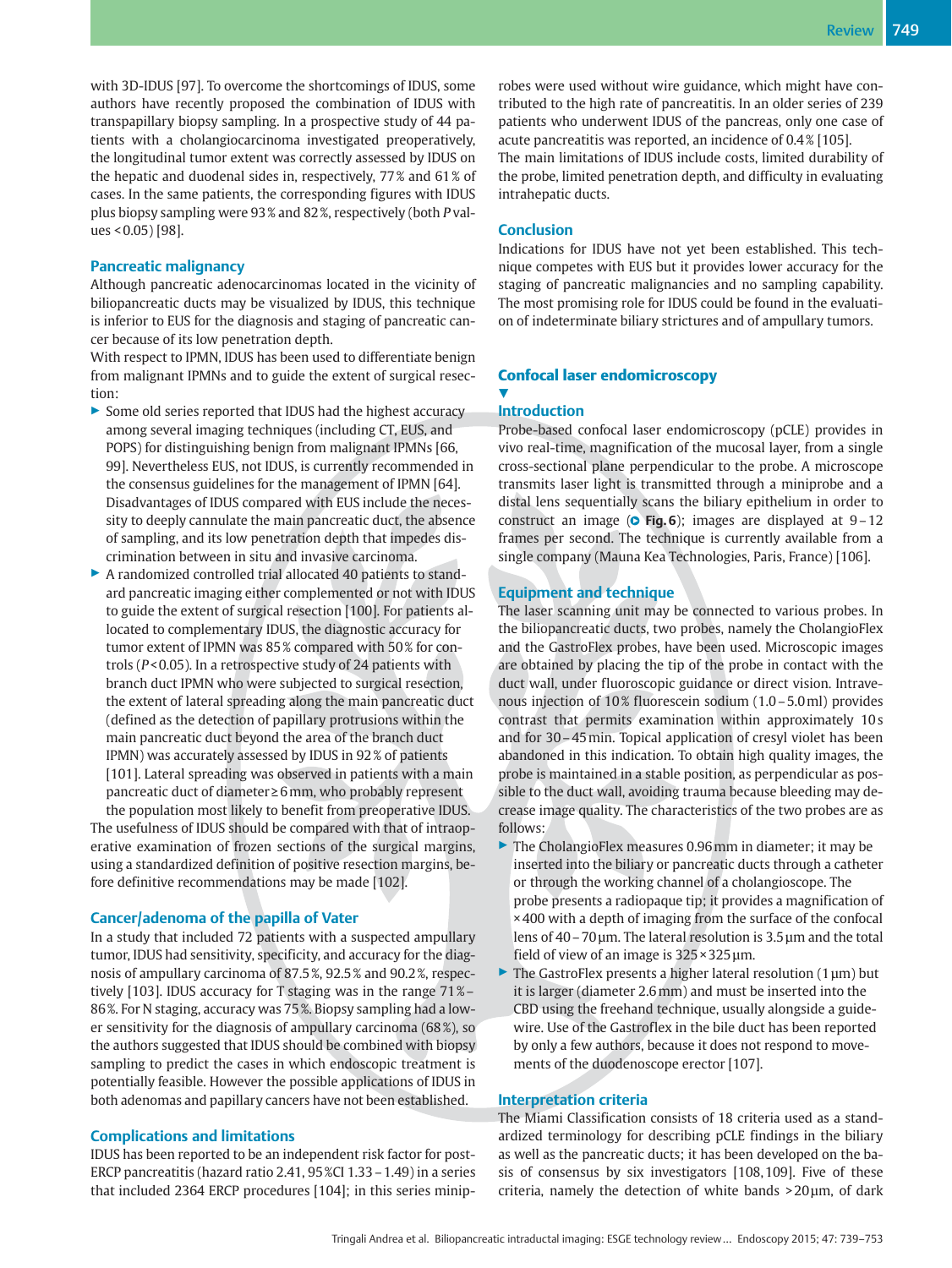



Fig. 6 Confocal biliary endomicroscopy. a Normal bile duct epithelium (reticular network with thin dark branching band < 20  $\mu$ m). **b** Malignant cholangiocarcinoma (reticular structure with thick dark band )

bands > 40μm, of dark clumps, of epithelial structures, or of fluorescein leakage, have been retained as indicative of malignancy. Using the presence of two among the five criteria cited above as indicative of malignancy, the authors reported sensitivity and specificity for the diagnosis of malignancy of 97% and 33%, respectively, in a review of 112 pCLE videos from 47 patients [109].

In order to increase specificity for the diagnosis of malignant biliary strictures, an additional series of criteria for inflammatory changes has been proposed in the refined Paris Classification [110]. This latter classification was prospectively validated in a recent multicenter study involving 112 patients with indeterminate biliary strictures [111]; when pCLE findings were added to ERCP assessment, the sensitivity slightly increased from 84% to 89%, while sensitivity for tissue sampling alone was 56%  $(P< 0.01)$ .

# Diagnostic performance of pCLE for the characterization of biliary strictures

The feasibility of pCLE is high: in two large series that enrolled 222 patients with successful ERCP, pCLE was technically successful in 214 patients (96 %) [108, 111].

The diagnostic performance of pCLE for the characterization of indeterminate biliary or biliopancreatic strictures has been reported in three large series (each > 50 patients) that evaluated 256 patients [108, 111, 112]. The accuracy for diagnosing malignant stricture was remarkably similar across studies (79%-82%), while sensitivity and specificity were 89%-98% and 67%-77%, respectively. Another study specifically assessed pCLE for the characterization of pancreatic strictures only: pCLE interpretation provided results similar to cytology/histopathology for 15 of 16 patients [113]. With respect to the impact of biliary stenting on diagnostic accuracy, a study reported that diagnostic accuracy was lower (73 % vs. 87 %) in patients who had biliary stenting or cholangitis prior to pCLE compared with patients with no biliary stenting/cholangitis beforehand [112]. These results need to be confirmed as the difference was not significant (P value 0.42 [two-tailed Fisher exact test]).

The impact of pCLE on management was assessed in one of the abovementioned large studies of biliopancreatic strictures: the endoscopists stated that they would refer the patients to surgery because pCLE confirmed malignancy in 12 of 89 cases (13 %) [108]. Another study dedicated to main pancreatic duct strictures reported that pCLE had changed scheduled management, from total pancreatectomy to a Whipple procedure, in four of 18 patients [113]. An additional potential benefit of pCLE that has not been assessed is that it may allow better targeting of biopsy sampling.

# Reproducibility

Two studies have focused on this topic. In the first study [114], video clips of indeterminate biliary strictures were sent to 6 observers at 5 institutions, 3 of whom had experience with < 10 cases. Observers were asked whether each of the five malignancy criteria of the Miami Classification were met or not met, and for their final diagnosis. Interobserver agreement was classified as poor, slight, fair, moderate, substantial, or almost perfect. For all items, agreement was poor to fair, and the final diagnosis had the second worst result (kappa = 0.149). Using a similar methodology, the authors then showed that a single teaching session improved interobserver agreement as well as diagnostic accuracy (from 72 % to 89 %). Again, most observers had little prior experience with the technique [115].

#### **Complications**

The technique appears relatively safe as no pCLE-related complications have been reported in the three abovementioned large series [108, 111, 112]. With respect to fluorescein, it may rarely cause serious adverse events such as myocardial infarction, anaphylaxis, and seizure. A survey of 16 centers monitoring the short-term safety of fluorescein for CLE procedures (n=2272) found no serious adverse events. All patients experienced yellowish skin discoloration for 1–2 h, and mild adverse events occurred in 1.4 % of cases (transient hypotension, injection site erythema, diffuse rash) [116].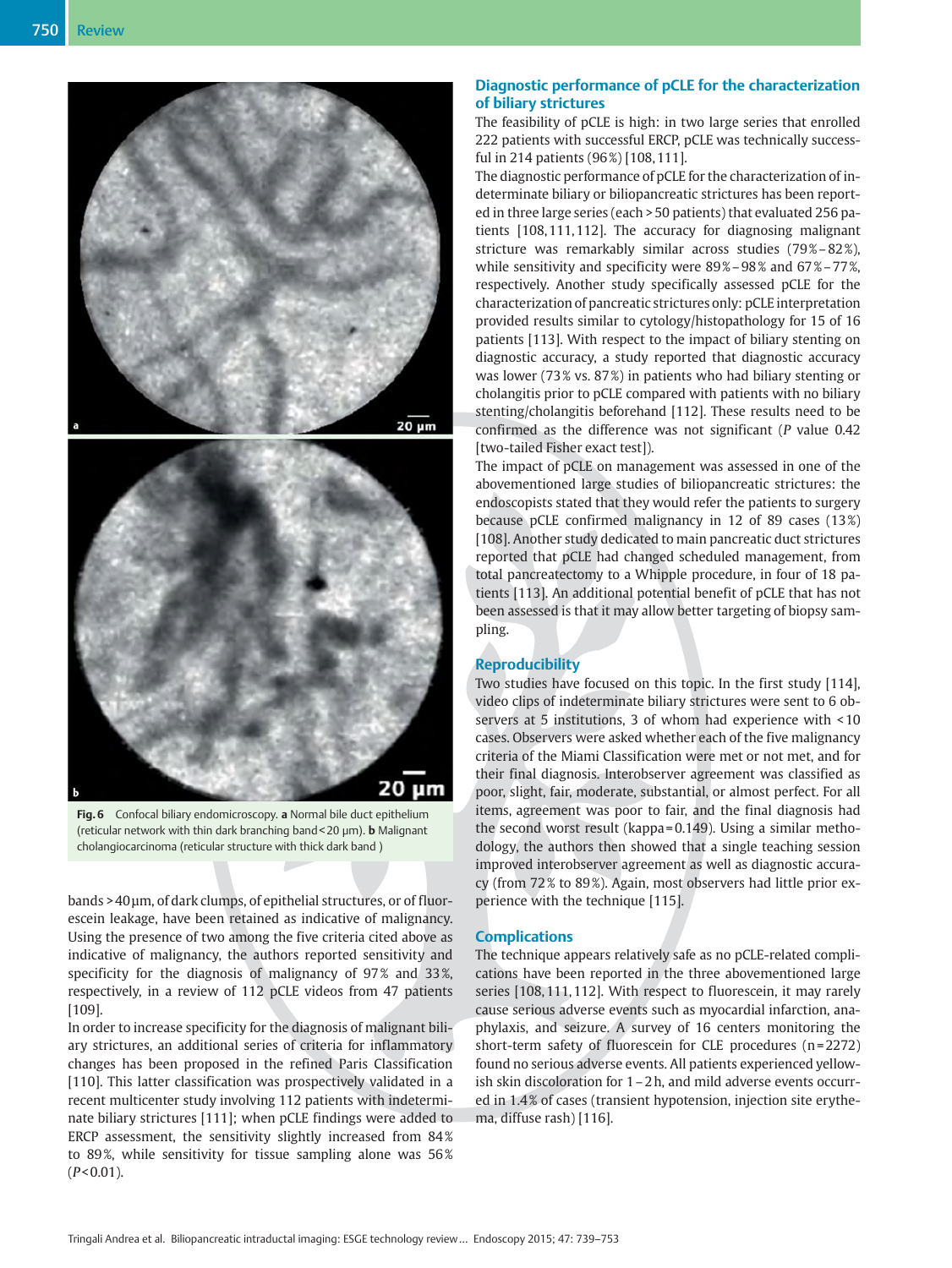#### **Conclusion**

In summary, pCLE in the biliopancreatic ducts is a promising technique that urgently requires confirmation with regard to rapid learning, diagnostic accuracy, and reproducibility by independent investigators, and also requires cost-benefit analysis.

ESGE technology reviews represent a consensus of best practice based on the available evidence at the time of preparation. They are not rules and should not be construed as establishing a legal standard of care or as encouraging, advocating, requiring, or discouraging any particular treatment.

Competing interests: Andrea Tringali: consulting agreement, speaking and teaching for Boston Scientific. Jürgen Pohl: consultant for Karl Storz, Boston Scientific, Walz Electronic, and research support from Fujifilm. Guido Costamagna: consultant for Olympus, Cook Inc., and Boston Scientific. Horst Neuhaus: consultant for Olympus, Cook Inc., Boston Scientific, and Fujifilm. Fabrice Caillol consultant for Mauna-Kea. Marc Giovannini consultant for Pentax and Cook Inc. Arnaud Lemmers, Volker Meves, Grischa Terheggen, Guido Manfredi, Michael Häfner, Jacques Devière, Cesare Hassan, and Jean Marc Dumonceau: nothing to disclose.

#### **Institutions**

- <sup>1</sup> Digestive Endoscopy Unit, Catholic University, Rome, Italy
- <sup>2</sup> Department of Gastroenterology, Hepatopancreatology and Digestive Oncology, Erasme University Hospital, Brussels, Belgium
- <sup>3</sup> Department of Gastroenterology and Interventional Endoscopy, Klinikum Friedrichshain, Berlin, Germany
- <sup>4</sup> Department of Internal Medicine, Evangelisches Krankenhaus, Düsseldorf, Germany
- <sup>5</sup> Department of Gastroenterology, Maggiore Hospital, Crema, Italy
- <sup>6</sup> Department of Internal Medicine, St. Elisabeth Hospital, Vienna, Austria
- <sup>7</sup> Endoscopy Unit, Paoli-Calmettes Institute, Marseille, France
- <sup>8</sup> Department of Gastroenterology, Nuovo Regina Margherita Hospital, Rome, Italy
- <sup>9</sup> Gedyt Endoscopy Center, Buenos Aires, Argentina

#### Acknowledgments

#### V,

The authors thank Paola Cesaro for her help in writing the section on confocal laser endomicroscopy.

#### References

- 1 Takekoshi T, Takagi K. Retrograde pancreatocholangioscopy [in Japanese with English abstract]. Gastroenterol Endosc 1975; 17: 678– 683
- 2 Dumonceau JM, Hassan C, Riphaus A et al. European Society of Gastrointestinal Endoscopy (ESGE) Guideline Development Policy. Endoscopy 2012; 44: 626–629
- 3 Itoi T, Osanai M, Igarashi Y et al. Diagnostic peroral video cholangioscopy is an accurate diagnostic tool for patients with bile duct lesions. Clin Gastroenterol Hepatol 2010; 8: 934–938
- 4 Ueki T, Mizuno M, Ota S et al. Carbon dioxide insufflation is useful for obtaining clear images of the bile duct during peroral cholangioscopy (with video). Gastrointest Endosc 2010; 71: 1046–1051
- 5 Doi S, Yasuda I, Nakashima M et al. Carbon dioxide insufflation vs. conventional saline irrigation for peroral video cholangioscopy. Endoscopy 2011; 43: 1070–1075
- 6 Siddique I, Galati J, Ankoma-Sey V et al. The role of choledochoscopy in the diagnosis and management of biliary tract diseases. Gastrointest Endosc 1999; 50: 67–73
- 7 Fukuda Y, Tsuyuguchi T, Sakai Y et al. Diagnostic utility of peroral cholangioscopy for various bile-duct lesions. Gastrointest Endosc 2005; 62: 374–382
- 8 Nishikawa T, Tsuyuguchi T, Sakai Y et al. Comparison of the diagnostic accuracy of peroral video-cholangioscopic visual findings and chol-

angioscopy-guided forceps biopsy findings for indeterminate biliary lesions: a prospective study. Gastrointest Endosc 2013; 77: 219–226

- 9 Osanai M, Itoi T, Igarashi Y et al. Peroral video cholangioscopy to evaluate indeterminate bile duct lesions and preoperative mucosal cancerous extension: a prospective multicenter study. Endoscopy 2013;  $45: 635 - 642$
- 10 Itoi T, Sofuni A, Itokawa F et al. Evaluation of peroral videocholangioscopy using narrow-band imaging for diagnosis of intraductal papillary neoplasm of the bile duct. Dig Endosc 2009; 21: 103–S107
- 11 Parsi MA, Jang S, Sanaka M et al. Diagnostic and therapeutic cholangiopancreatoscopy: performance of a new digital cholangioscope. Gastrointest Endosc 2014; 79: 936–942
- 12 Arya N, Nelles SE, Haber GB et al. Electrohydraulic lithotripsy in 111 patients: a safe and effective therapy for difficult bile duct stones. Am J Gastroenterol 2004; 99: 2330–2334
- 13 Piraka C, Shah RJ, Awadallah NS et al. Transpapillary cholangioscopydirected lithotripsy in patients with difficult bile duct stones. Clin Gastroenterol Hepatol 2007; 5: 1333–1338
- 14 Swahn F, Edlund G, Enochsson L et al. Ten years of Swedish experience with intraductal electrohydraulic lithotripsy and laser lithotripsy for the treatment of difficult bile duct stones: an effective and safe option for octogenarians. Surg Endosc 2010; 24: 1011–1016
- 15 Tsuyuguchi T, Sakai Y, Sugiyama H et al. Long-term follow-up after peroral cholangioscopy-directed lithotripsy in patients with difficult bile duct stones, including Mirizzi syndrome: an analysis of risk factors predicting stone recurrence. Surg Endosc 2011; 25: 2179–2185
- 16 Jakobs R, Pereira-Lima JC, Schuch AWet al. Endoscopic laser lithotripsy for complicated bile duct stones: is cholangioscopic guidance necessary? Arq Gastroenterol 2007; 44: 137–140
- 17 Sethi A, Chen YK, Austin GL et al. ERCP with cholangiopancreatoscopy may be associated with higher rates of complications than ERCP alone: a single-center experience. Gastrointest Endosc 2011; 73: 251–256
- 18 Igarashi Y, Okano N, Ito K et al. Effectiveness of peroral cholangioscopy and narrow band imaging for endoscopically diagnosing the bile duct cancer. Dig Endosc 2009; 21: 101–S102
- 19 Parsi MA, Stevens T, Collins J et al. Utility of a prototype peroral video cholangioscopy system with narrow-band imaging for evaluation of biliary disorders (with videos). Gastrointest Endosc 2011; 74: 1148–1151
- 20 Chen YK, Parsi MA, Binmoeller KF et al. Single-operator cholangioscopy in patients requiring evaluation of bile duct disease or therapy of biliary stones (with videos). Gastrointest Endosc 2011; 74: 805–814
- 21 Chen YK, Pleskow DK. SpyGlass single-operator peroral cholangiopancreatoscopy system for the diagnosis and therapy of bile-duct disorders: a clinical feasibility study (with video). Gastrointest Endosc 2007; 65: 832–841
- 22 Draganov PV, Chauhan S, Wagh MS et al. Diagnostic accuracy of conventional and cholangioscopy-guided sampling of indeterminate biliary lesions at the time of ERCP: a prospective, long-term follow-up study. Gastrointest Endosc 2012; 75: 347–353
- 23 Hartman DJ, Slivka A, Giusto DA et al. Tissue yield and diagnostic efficacy of fluoroscopic and cholangioscopic techniques to assess indeterminate biliary strictures. Clin Gastroenterol Hepatol 2012; 10: 1042–1046
- 24 Kalaitzakis E, Webster GJ, Oppong KW et al. Diagnostic and therapeutic utility of single-operator peroral cholangioscopy for indeterminate biliary lesions and bile duct stones. Eur J Gastroenterol Hepatol 2012; 24: 656–664
- 25 Manta R, Frazzoni M, Conigliaro R et al. SpyGlass® single-operator peroral cholangioscopy in the evaluation of indeterminate biliary lesions: a single-center, prospective, cohort study. Surg Endosc 2012; 27: 1569–1572
- 26 Ramchandani M, Reddy DN, Gupta R et al. Role of single-operator peroral cholangioscopy in the diagnosis of indeterminate biliary lesions: a single-center, prospective study. Gastrointest Endosc 2011; 74: 511–519
- 27 Dumonceau J-M. Sampling at ERCP for cyto- and histopathologicical examination. Gastrointest Endosc Clin N Am 2012; 22: 461–477
- 28 Sethi A, Widmer J, Shah NL et al. Interobserver agreement for evaluation of imaging with single operator choledochoscopy: what are we looking at? Dig Liver Dis 2014; 46: 518–522
- 29 Mou S, Waxman I, Chennat J. Peroral cholangioscopy in Roux-en-Y hepaticojejunostomy anatomy by using the SpyGlass Direct Visualization System (with video). Gastrointest Endosc 2010; 72: 458–460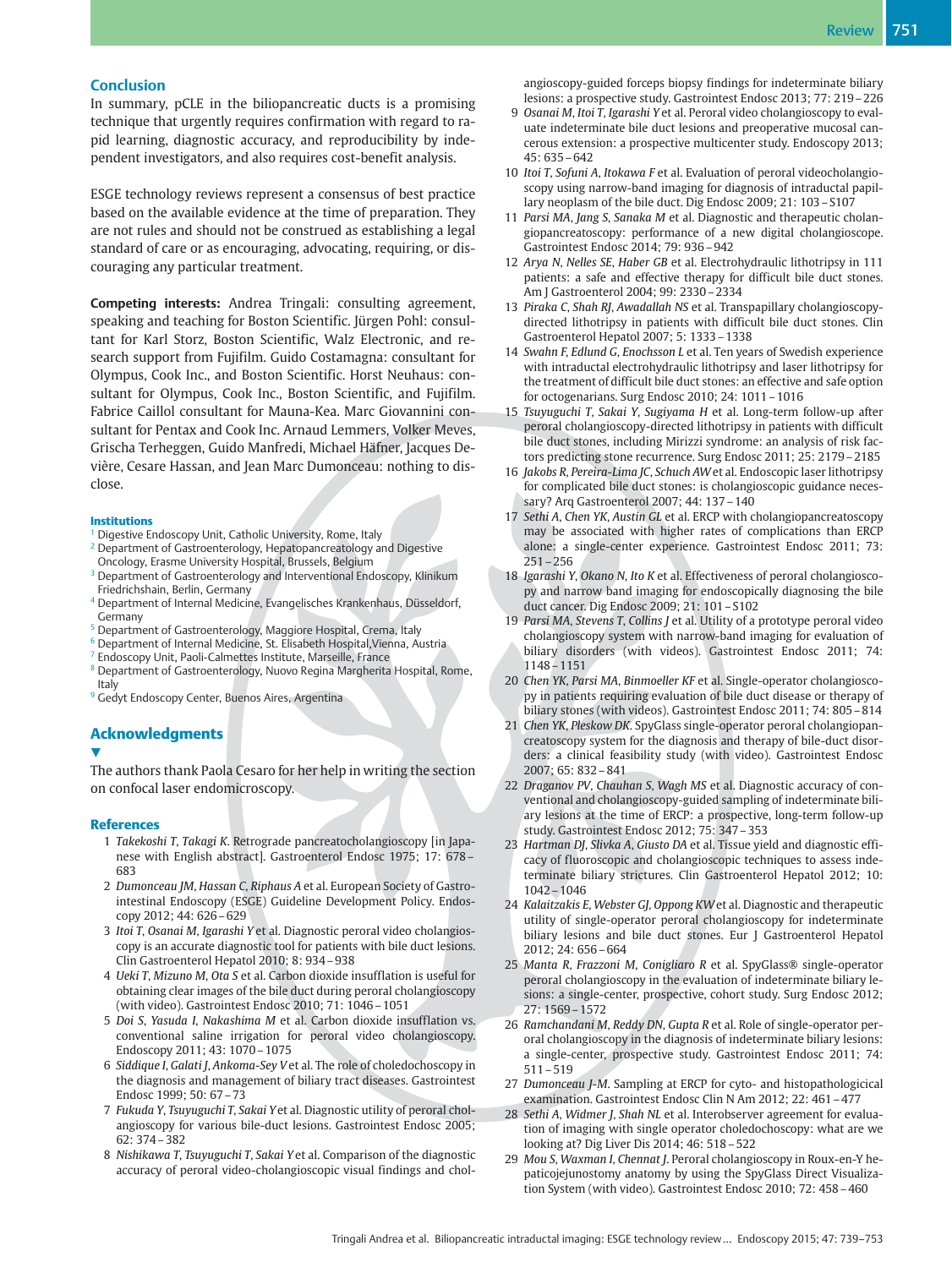- 30 Navaneethan U, Venkatesh PGK, Al MohajerM et al. Successful diagnosis and management of biliary cast syndrome in a liver transplant patient using single operator cholangioscopy. JOP 2011; 12: 461–463
- 31 Maydeo A, Kwek BEA, Bhandari S et al. Single-operator cholangioscopy-guided laser lithotripsy in patients with difficult biliary and pancreatic ductal stones (with videos). Gastrointest Endosc 2011; 74: 1308–1314
- 32 Madhoun MF, Wani S, Hong S et al. Endoscopic papillary large balloon dilation reduces the need for mechanical lithotripsy in patients with large bile duct stones: a systematic review and meta-analysis. Diagn Ther Endosc 2014; 2014: 309618
- 33 Dumonceau JM, Delhaye M, Tringali A et al. Endoscopic treatment of chronic pancreatitis: European Society of Gastrointest Endosc (ESGE) Clinical Guideline. Endoscopy 2012; 44: 784–800
- 34 Wright H, Sharma S, Gurakar A et al. Management of biliary stricture guided by the Spyglass Direct Visualization System in a liver transplant recipient: an innovative approach. Gastrointest Endosc 2008; 67: 1201–1203
- 35 Barkay O, Bucksot L, Sherman S. Endoscopic transpapillary gallbladder drainage with the SpyGlass cholangiopancreatoscopy system. Gastrointest Endosc 2009; 70: 1039–1040
- 36 Ransibrahmanakul K, Hasyagar C, Prindiville T. Removal of bile duct foreign body by using spyglass and spybite. Clin Gastroenterol Hepatol 2010; 8: e9
- 37 Kantsevoy SV, Frolova EA, Thuluvath PJ. Successful removal of the proximally migrated pancreatic winged stent by using the SpyGlass visualization system. Gastrointest Endosc 2010; 72: 454–455
- 38 Moon JH, Ko BM, Choi HJ et al. Intraductal balloon-guided direct peroral cholangioscopy with an ultraslim upper endoscope (with videos). Gastrointest Endosc 2009; 70: 297–302
- 39 Pohl J. Direct cholangioscopy with standard ultraslim endoscopes for electrohydraulic lithotripsy of an incarcerated large bile duct stone. Video Journal and Encyclopedia of GI Endoscopy 2013. DOI 10.1016/S2212–0971(13)70200–0
- 40 Parsi MA, Stevens T, Vargo JJ. Diagnostic and therapeutic direct peroral cholangioscopy using an intraductal anchoring balloon. World J Gastroenterol 2012; 18: 3992–3996
- 41 Choi HJ, Moon JH, Ko BM et al. Overtube-balloon-assisted direct peroral cholangioscopy by using an ultra-slim upper endoscope (with videos). Gastrointest Endosc 2009; 69: 935–940
- 42 Meves V, Ell C, Pohl J. Efficacy and safety of direct transnasal cholangioscopy with standard ultraslim endoscopes: results of a large cohort study. Gastrointest Endosc 2014; 79: 88–94
- 43 Albert JG, Friedrich-Rust M, Elhendawy M et al. Peroral cholangioscopy for diagnosis and therapy of biliary tract disease using an ultra-slim gastroscope. Endoscopy 2011; 43: 1004–1009
- 44 Pohl J, Ell C. Direct transnasal cholangioscopy with ultraslim endoscopes: a one-step intraductal balloon-guided approach. Gastrointest Endosc 2011; 74: 309–316
- 45 Pohl J, Meves VC, Mayer G et al. Prospective randomized comparison of short-access mother-baby cholangioscopy versus direct cholangioscopy with ultraslim gastroscopes. Gastrointest Endosc 2013; 78: 609–616
- 46 Moon J, Ko B, Choi H et al. Direct peroral cholangioscopy using an ultra-slim upper endoscope for the treatment of retained bile duct stones. Am J Gastroenterol 2009
- 47 Pohl J, Ell C. Direct cholangioscopy: new horizons for complex intraductal treatments under direct high-resolution visualization. Gastroenterology 2013; 144: 270–271
- 48 Brauer BC, Fukami N, Chen YK. Direct cholangioscopy with narrowband imaging, chromoendoscopy, and argon plasma coagulation of intraductal papillary mucinous neoplasm of the bile duct (with videos). Gastrointest Endosc 2008; 67: 574–576
- 49 Park DH, Park BW, Lee HS et al. Peroral direct cholangioscopic argon plasma coagulation by using an ultraslim upper endoscope for recurrent hepatoma with intraductal nodular tumor growth (with videos). Gastrointest Endosc 2007; 66: 201–203
- 50 Lee YN, Moon JH, Choi HJ et al. Direct biliary drainage using transnasal endoscopy for patients with severe-to-moderate acute cholangitis. J Gastroenterol Hepatol 2013; 28: 739–743
- 51 Waxman I, Chennat J, Konda V. Peroral direct cholangioscopic-guided selective intrahepatic duct stent placement with an ultraslim endoscope. Gastrointest Endosc 2010; 71: 875–878
- 52 Demaerel P, Gevers A-M, De Bruecker Y et al. Stroke caused by cerebral air embolism during endoscopy. Gastrointest Endosc 2003; 57: 134– 135
- 53 Efthymiou M, Raftopoulos S, Antonio ChirinosJ et al. Air embolism complicated by left hemiparesis after direct cholangioscopy with an intraductal balloon anchoring system. Gastrointest Endosc 2012; 75: 221–223
- 54 Finsterer J, Stöllberger C, Bastovansky A. Cardiac and cerebral air embolism from endoscopic retrograde cholangio-pancreatography. Eur J Gastroenterol Hepatol 2010; 22: 1157–1162
- 55 Waxman I, Dillon T, Chmura K et al. Feasibility of a novel system for intraductal balloon-anchored direct peroral cholangioscopy and endotherapy with an ultraslim endoscope (with videos). Gastrointest Endosc 2010; 72: 1052–1056
- 56 Kodama T, Sato H, Horii Y et al. Pancreatoscopy for the next generation: development of the peroral electronic pancreatoscope system. Gastrointest Endosc 1999; 49: 366–371
- 57 Kodama T, Tatsumi Y, Sato H et al. Initial experience with a new peroral electronic pancreatoscope with an accessory channel. Gastrointest Endosc 2004; 59: 895–900
- 58 Brauer BC, Chen YK, Ringold DA et al. Peroral pancreatoscopy via the minor papilla for diagnosis and therapy of pancreatic diseases. Gastrointest Endosc 2013; 78: 545–549
- 59 Yamao K, Ohashi K, Nakamura T et al. Efficacy of peroral pancreatoscopy in the diagnosis of pancreatic diseases. Gastrointest Endosc 2003; 57: 205–209
- 60 Kodama T, Koshitani T, Sato H et al. Electronic pancreatoscopy for the diagnosis of pancreatic diseases. Am J Gastroenterol 2002; 97: 617– 622
- 61 Cheon Y, Moon J, Choi H et al. Direct peroral pancreatoscopy with an ultraslim endoscope for the evaluation of intraductal papillary mucinous neoplasms. Endoscopy 2012; 43: E390–E391
- 62 Prachayakul V, Aswakul P, Kachintorn U. Overtube-assisted direct peroral pancreatoscopy using an ultraslim gastroscope in a patient suspected of having an intraductal papillary mucinous neoplasm. Endoscopy 2011; 43: E279–E280
- 63 Sung K-F, Chu Y-Y, Liu N-J et al. Direct peroral cholangioscopy and pancreatoscopy for diagnosis of a pancreatobiliary fistula caused by an intraductal papillary mucinous neoplasm of the pancreas: a case report. Dig Endosc 2011; 23: 247–250
- 64 Tanaka M, Fernandez-del Castillo C, Adsay V et al. International consensus guidelines 2012 for the management of IPMN and MCN of the pancreas. Pancreatology 2012; 12: 183–197
- 65 Arnelo U, Siiki A, Swahn F et al. Single-operator pancreatoscopy is helpful in the evaluation of suspected intraductal papillary mucinous neoplasms (IPMN). Pancreatology 2014; 14: 510–514
- 66 Hara T, Yamaguchi T, Ishihara T et al. Diagnosis and patient management of intraductal papillary-mucinous tumor of the pancreas by using peroral pancreatoscopy and intraductal ultrasonography. Gastroenterology 2002; 122: 34–43
- 67 Miura T, Igarashi Y, Okano N et al. Endoscopic diagnosis of intraductal papillary-mucinous neoplasm of the pancreas by means of peroral pancreatoscopy using a small-diameter videoscope and narrowband imaging. Dig Endosc 2010; 22: 119–123
- 68 Mukai H, Yasuda K, Nakajima M. Differential diagnosis of mucin-producing tumors of the pancreas by intraductal ultrasonography and peroral pancreatoscopy. Endoscopy 1998; 30: A99–A102
- 69 Nagayoshi Y, Aso T, Ohtsuka T et al. Peroral pancreatoscopy using the SpyGlass system for the assessment of intraductal papillary mucinous neoplasm of the pancreas. J Hepatobiliary Pancreat Sci 2014: 410–417
- 70 Yasuda K, Sakata M, Ueda M et al. The use of pancreatoscopy in the diagnosis of intraductal papillary mucinous tumor lesions of the pancreas. Clin Gastroeneterol Hepatol 2005; 3: 53–S57
- 71 Kaneko T, Nakao A, Nomoto S et al. Intraoperative pancreatoscopy with the ultrathin pancreatoscope for mucin-producing tumors of the pancreas. Arch Surg 1998; 133: 263–267
- 72 Yelamali A, Mansard MJ, Dama R et al. Intraoperative pancreatoscopy with narrow band imaging: a novel method for assessment of resection margins in case of intraductal papillary mucinous neoplasm. Surg Endosc 2012; 26: 3682–3685
- 73 Uehara H, Nakaizumi A, Tatsuta M et al. Diagnosis of carcinoma in situ of the pancreas by peroral pancreatoscopy and pancreatoscopic cytology. Cancer 1997; 79: 454–461